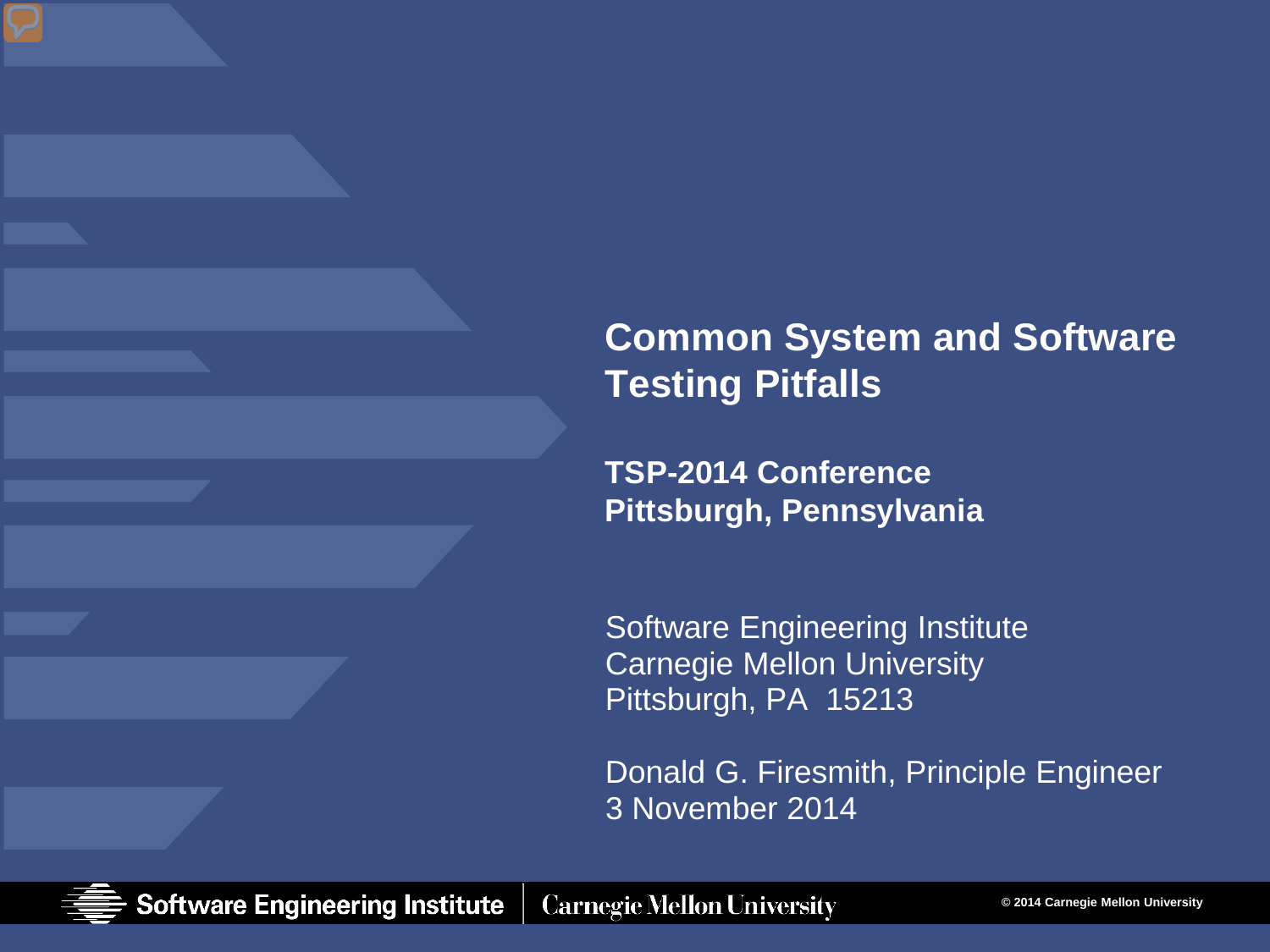Copyright 2014 Carnegie Mellon University

This material is based upon work funded and supported by the Department of Defense under Contract No. FA8721-05-C-0003 with Carnegie Mellon University for the operation of the Software Engineering Institute, a federally funded research and development center.

Any opinions, findings and conclusions or recommendations expressed in this material are those of the author(s) and do not necessarily reflect the views of the United States Department of Defense.

NO WARRANTY. THIS CARNEGIE MELLON UNIVERSITY AND SOFTWARE ENGINEERING INSTITUTE MATERIAL IS FURNISHED ON AN "AS-IS" BASIS. CARNEGIE MELLON UNIVERSITY MAKES NO WARRANTIES OF ANY KIND, EITHER EXPRESSED OR IMPLIED, AS TO ANY MATTER INCLUDING, BUT NOT LIMITED TO, WARRANTY OF FITNESS FOR PURPOSE OR MERCHANTABILITY, EXCLUSIVITY, OR RESULTS OBTAINED FROM USE OF THE MATERIAL. CARNEGIE MELLON UNIVERSITY DOES NOT MAKE ANY WARRANTY OF ANY KIND WITH RESPECT TO FREEDOM FROM PATENT, TRADEMARK, OR COPYRIGHT INFRINGEMENT.

This material has been approved for public release and unlimited distribution except as restricted below.

This material may be reproduced in its entirety, without modification, and freely distributed in written or electronic form without requesting formal permission. Permission is required for any other use. Requests for permission should be directed to the Software Engineering Institute at permission@sei.cmu.edu.

DM-0001886.

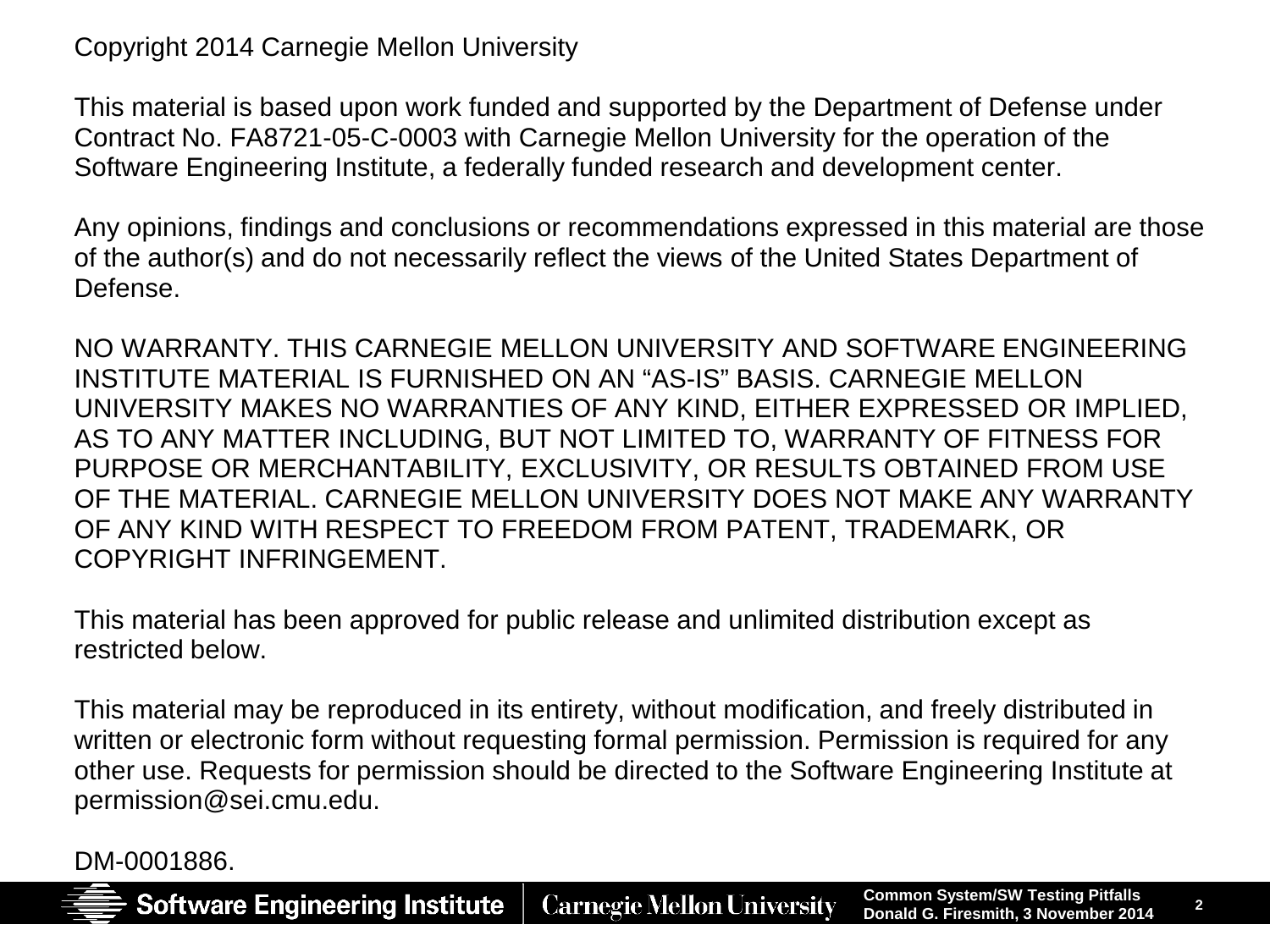# **Topics**

#### Testing:

- What is Testing?
- Software vs. System Testing
- Why Test?
- Limitations of Testing?

### Testing Pitfalls:

- Taxonomy / Ontology
- Testing Challenges
- Addressing these Challenges
- Goals and Potential Uses
- Example Pitfall
- Taxonomy of Common Testing Pitfalls (lists of pitfalls by category):
	- General Pitfalls
	- Test-Type-Specific Pitfalls

#### Remaining Limitation and Questions

#### Future Work

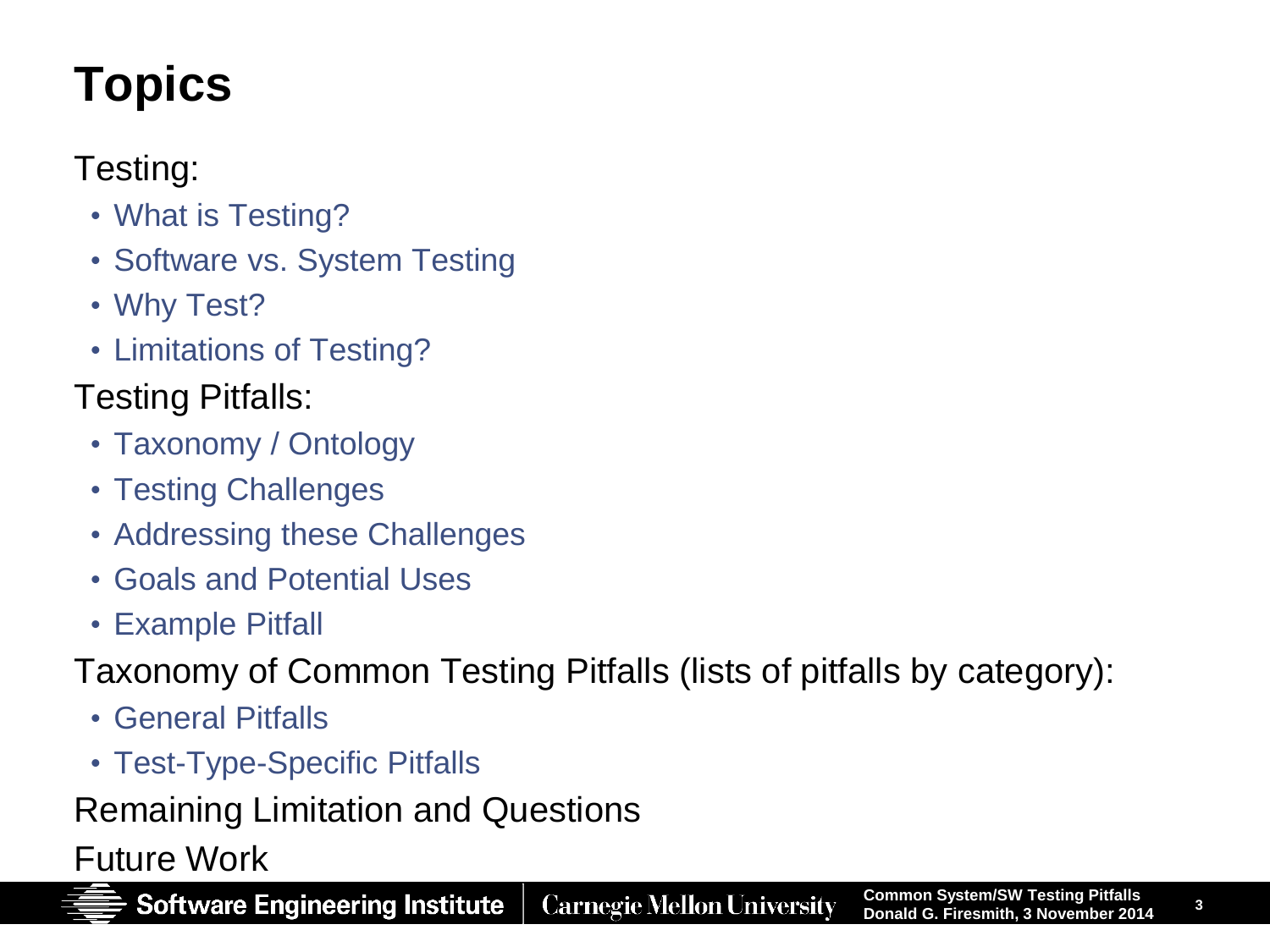# **What is Testing?**

#### Testing

The execution of an Object Under Test (OUT) under specific preconditions (for example, pretest mode, states, stored data, or external conditions) with specific inputs so that its actual behavior (outputs and postconditions) can be compared with its expected or required behavior

#### Notes:

- The OUT can be:
	- An executable requirements, architecture, or design model
	- A system or subsystem
	- A software application, component, or unit
- Not just software
- Requires execution (do not confuse testing with QE or with other means of verification such as analysis, certification, demonstration, inspection, …)
- Requires *controllability* to set up preconditions and provide inputs
- Requires *observability* to determine outputs and postconditions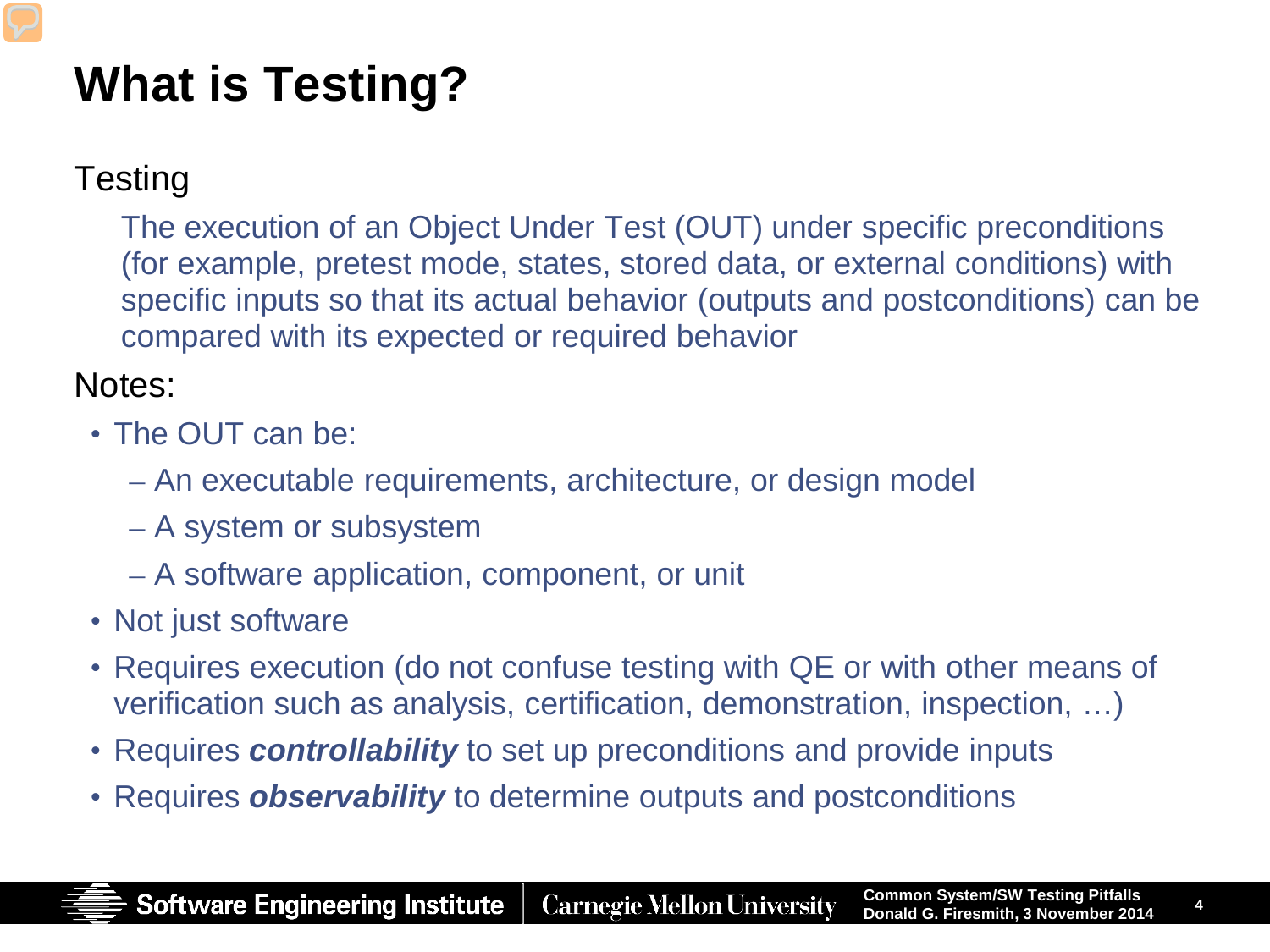# *Software* **vs.** *System* **Testing**

#### These testing pitfalls occur when testing:

- Software (applications, components, units)
- Systems (subsystems, hardware, software, data, personnel, facilities, equipment, documentation, etc.)
- Executable models (requirements, architecture, design)

#### Most pitfalls apply to *both* software and system testing.

#### The vast majority of *software* testers *must* address *system* testing issues:

- Software executes on hardware, and how well it executes depends on:
	- That hardware
	- Other software running on the same hardware
- Software communicates over:
	- "External" networks (Internet, NIPRNet, SIPRNet, WAN, LAN, MAN, etc.)
	- Data-center-internal networks connecting servers and data libraries (e.g., SAN)
	- Busses within systems (embedded software)
- Software must meet quality requirements (thresholds of relevant quality characteristics and attributes) that are actually system-level, not software-level.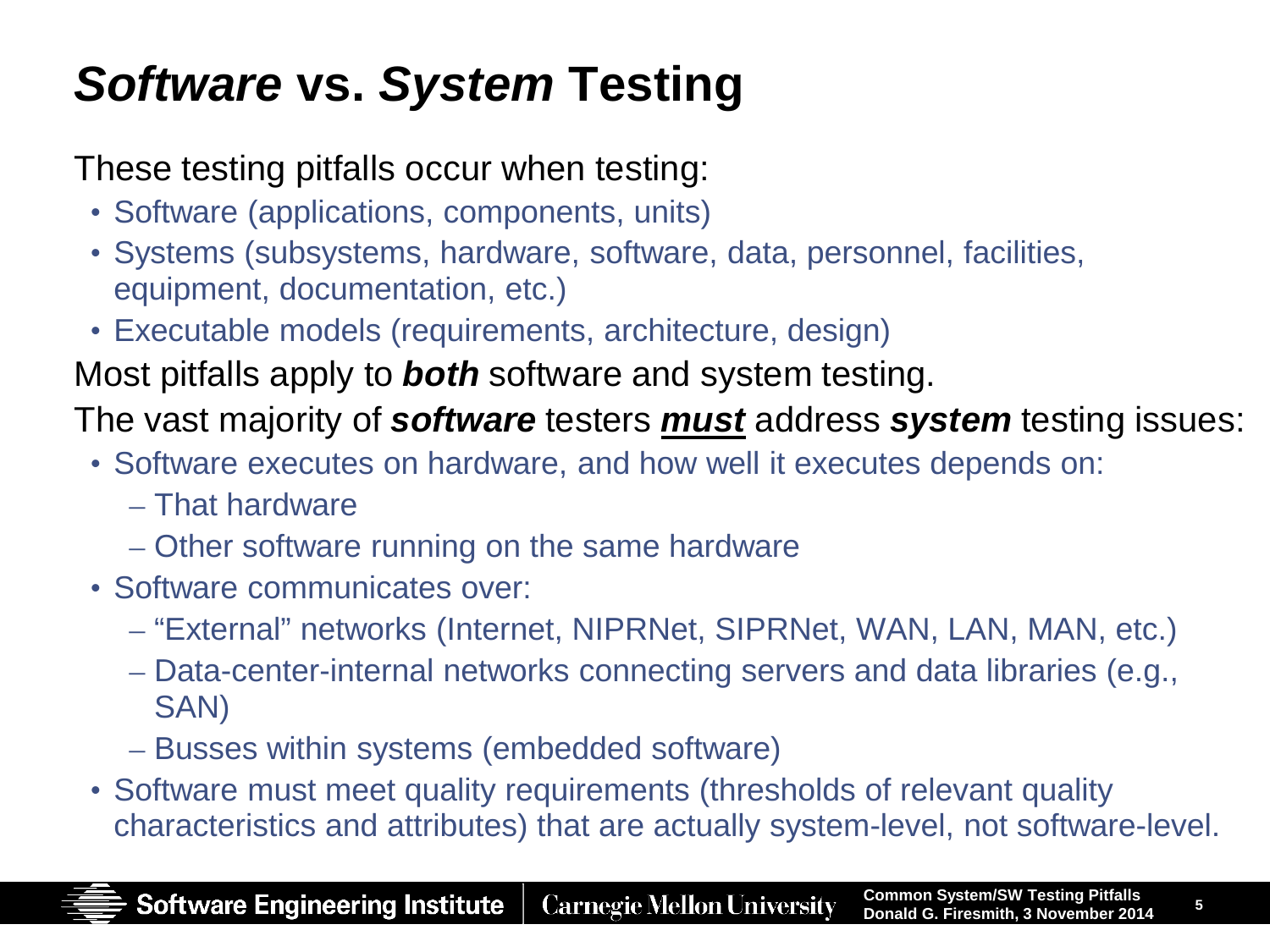# **Why Test?**

In roughly decreasing order of importance, the goals of testing are to:

- **Uncover Significant Defects** in the object under test (OUT) by causing it to behave incorrectly (e.g., to fail or enter a faulty state) so that these underlying defects can be identified and fixed and the OUT can thereby be improved.
- **Provide Evidence** that can be used to determine the OUT's:
	- Quality
	- Fitness for purpose
	- Readiness for shipping, deployment, or being placed into operation
- **Support Process Improvement** by helping to identify:
	- Development processes that introduce defects
	- Testing processes that fail to uncover defects
- **Prevent Defects** by:
	- Testing executable requirements, architecture, and design models so that defects in the models are fixed before they can result in defects in the system/software.
	- Using Test Driven Development (TDD) to develop test cases and then using these test cases to drive development (design and implementation)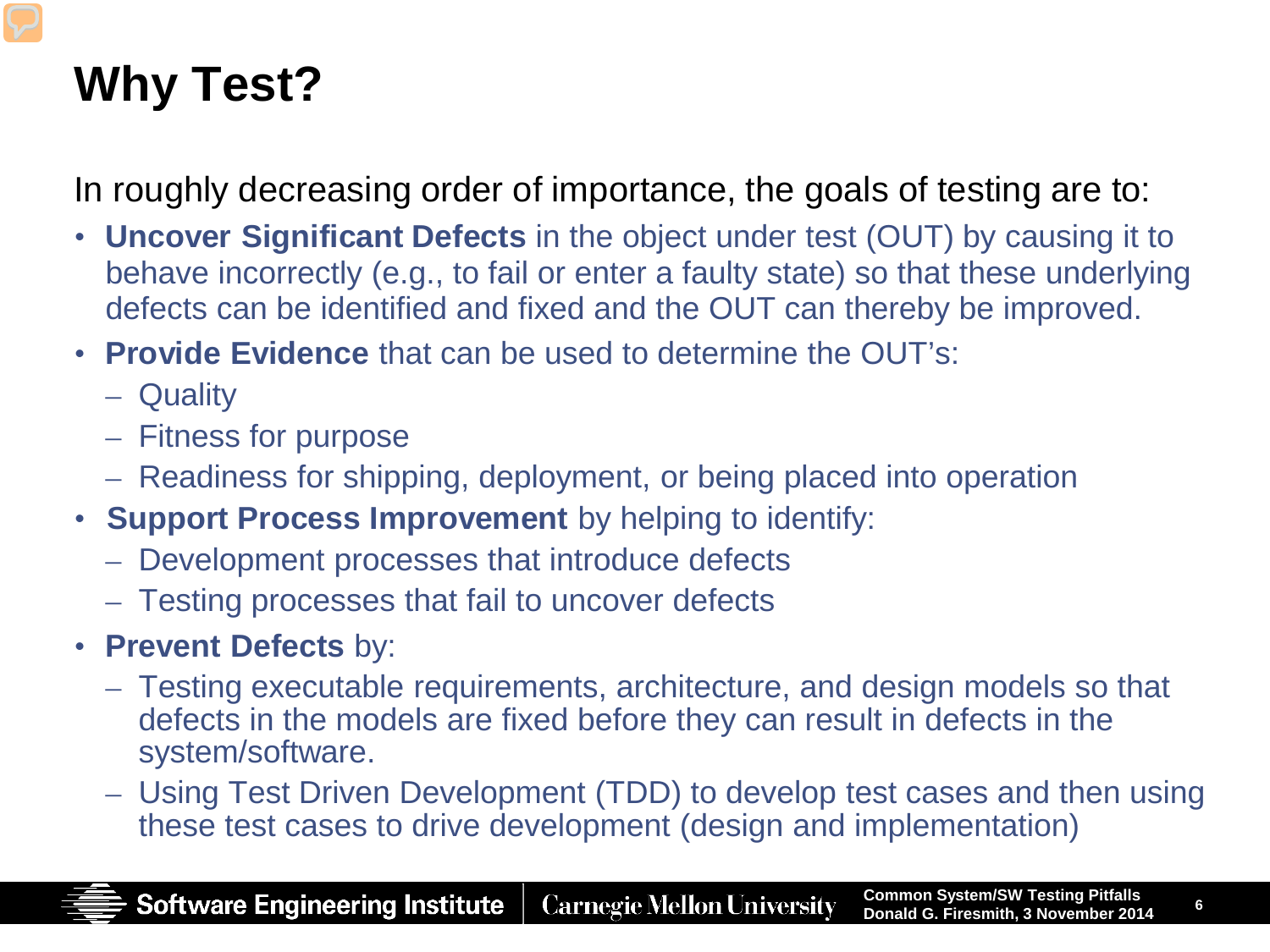# **Limitations of Testing**

Cannot be exhaustive (or even close)

Cannot uncover all defects:

- Different levels of testing have different defect removal efficiencies (DREs)
- Different types of testing uncover different types of defects

May provide false positive and false negative results

Cannot prove the OUT works properly under all inputs and conditions

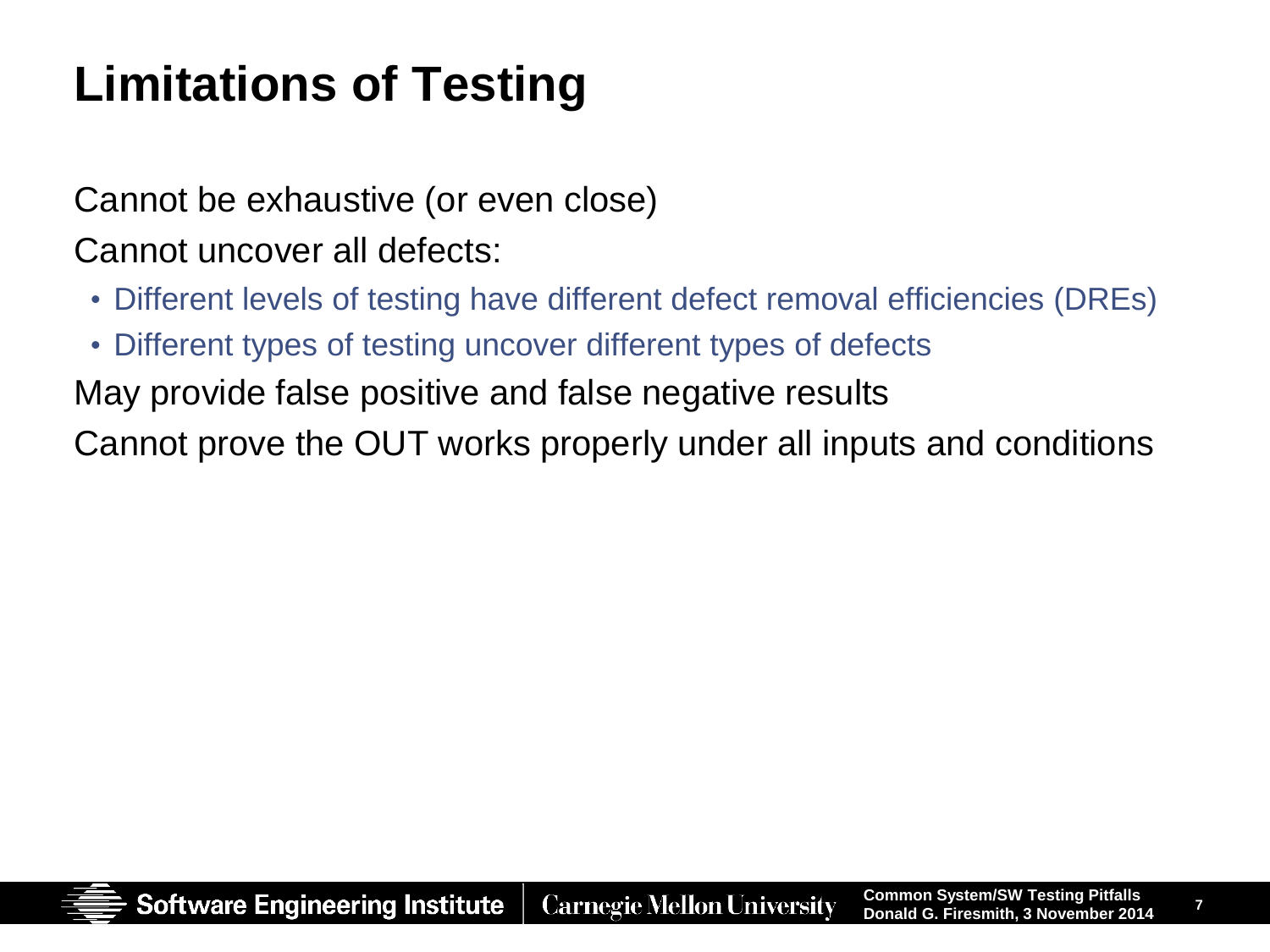# **Testing Pitfalls**

#### Testing Pitfall

- A *human mistake* that unnecessarily and unexpectedly causes testing to be:
	- Less effective at uncovering defects
	- Less efficient in terms of time and effort expended
	- More frustrating to perform
- A bad decision, an incorrect mindset, a wrong action, or failure to act
- A *failure* to adequately:
	- Meet a testing challenge
	- Address a testing problem
- A way to screw up testing

#### *Common* Testing Pitfall

- Observed numerous times on different projects
- Having sufficient frequency (and consequences ) to be a significant risk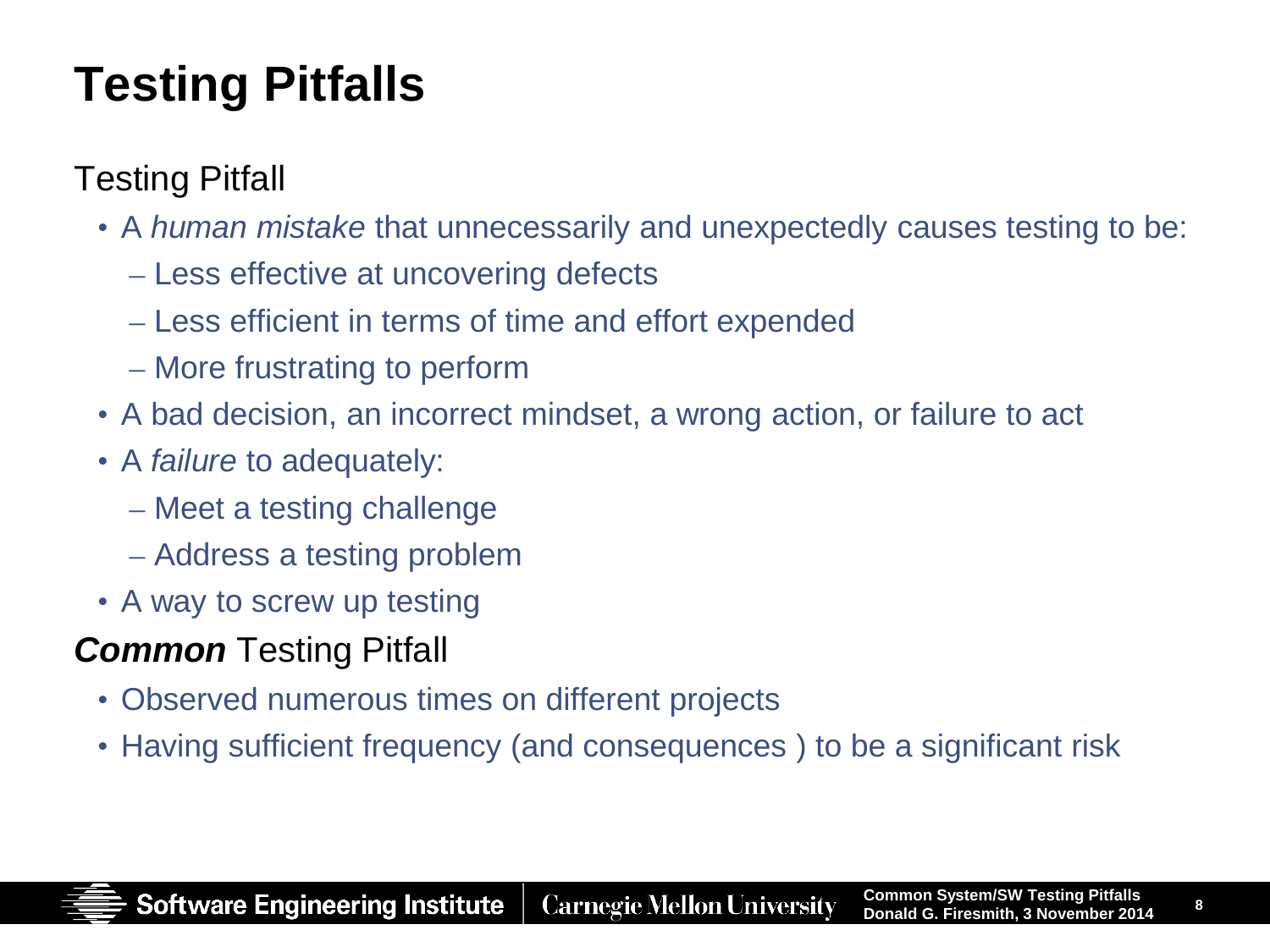# **Taxonomy and Ontology**

#### Testing Pitfall *Taxonomy*

A hierarchical classification of testing pitfalls into categories

#### Testing Pitfall *Ontology*

A hierarchy of concepts concerning testing pitfalls, using a shared vocabulary to denote the types, properties and interrelationships of these concepts

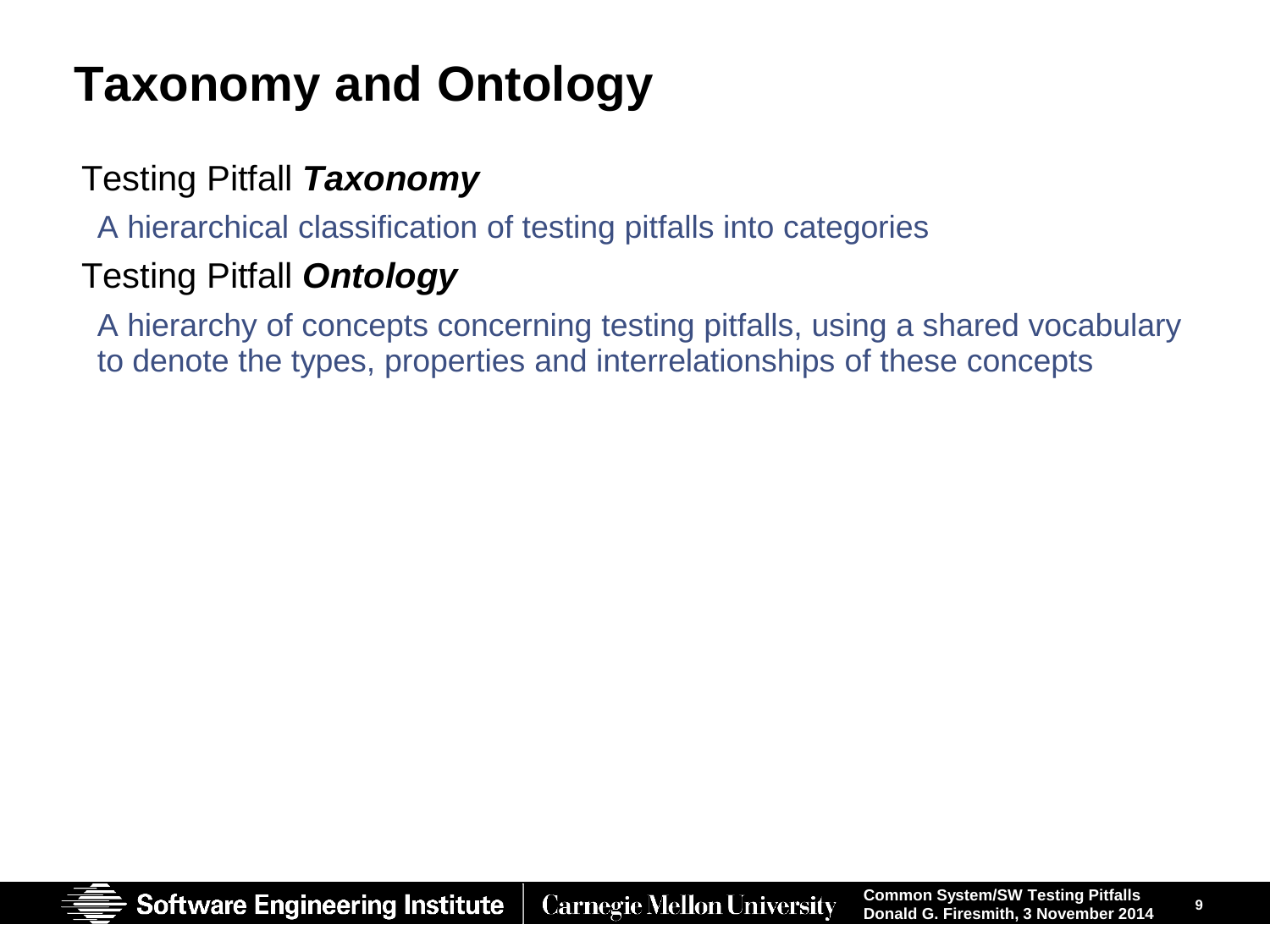# **Testing Pitfall Taxonomy and Ontology**

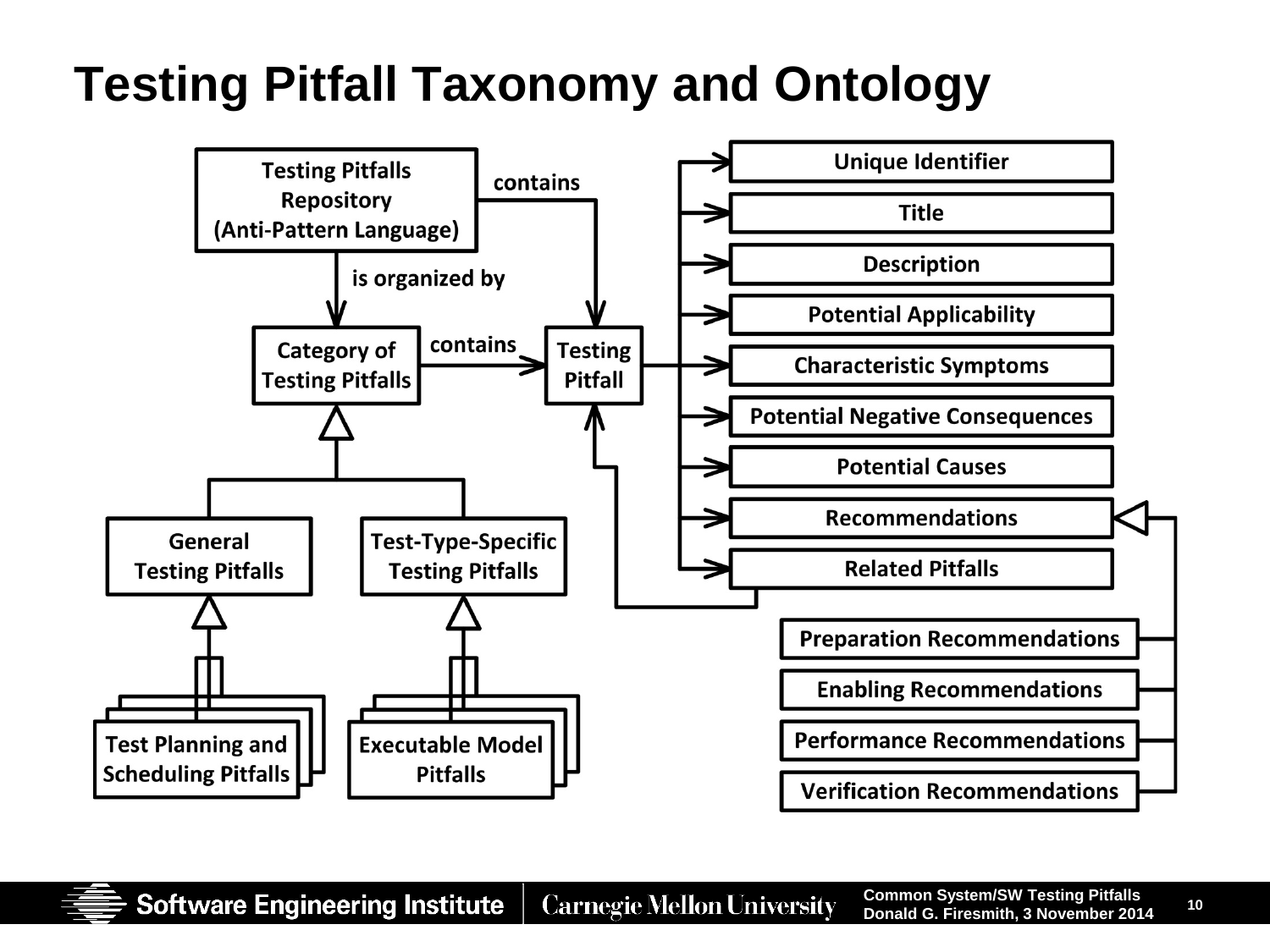# **Testing Challenges**

A great many different ways exist to screw up testing.

Multiple testing pitfalls are observed on just about every project.

Different programs often exhibit different testing pitfalls.

In spite of many excellent how-to testing books, we see projects falling into these same testing pitfalls over and over again.

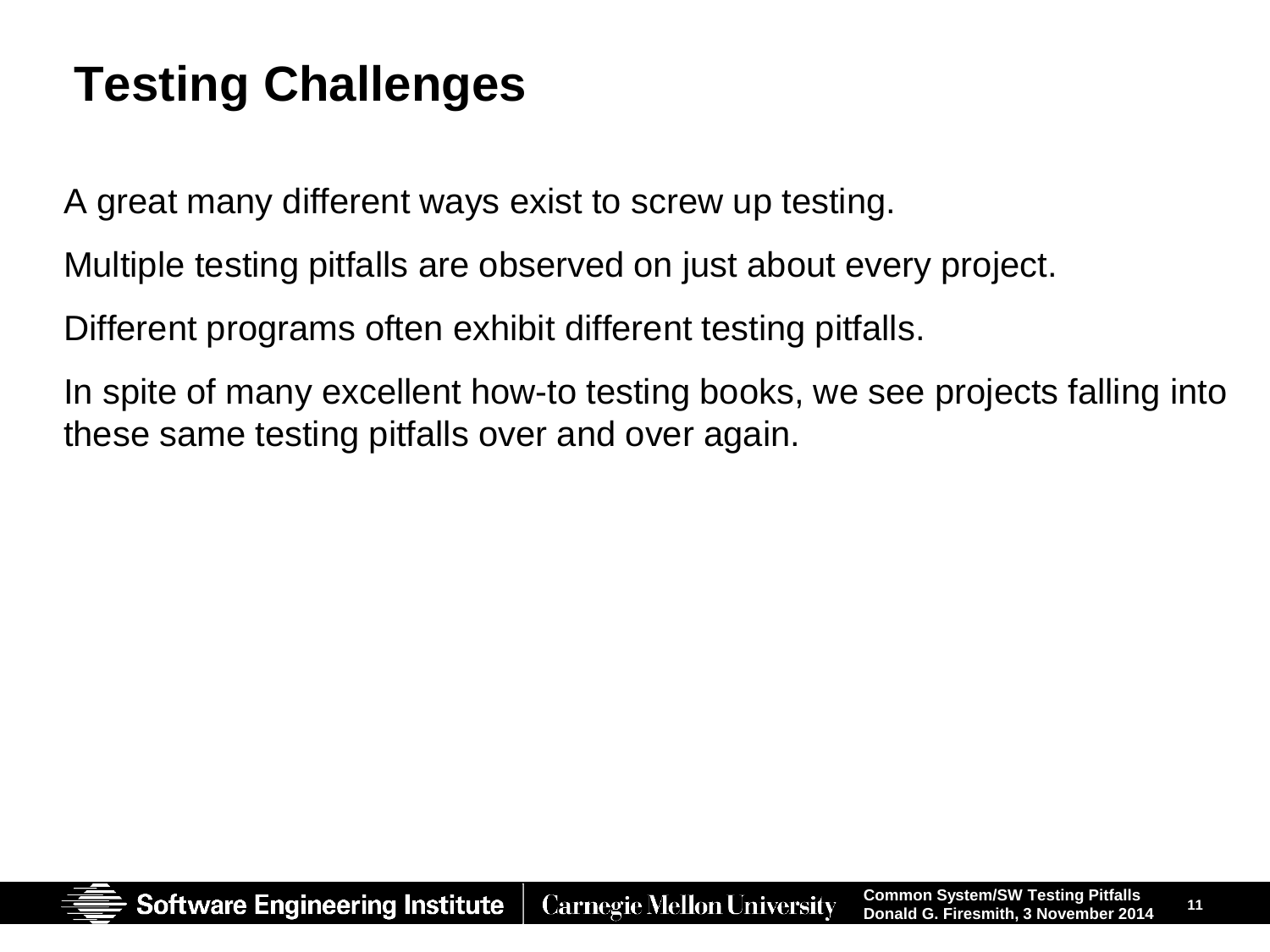## **Addressing these Challenges**

Testing Pitfalls Taxonomy and Ontology

Anti-Pattern Language of how-not-to do testing

- *Common System and Software Testing Pitfalls* (Addison-Wesley, 2014) (Note: 35% conference discount):
- *92* pitfalls classified into *14* categories
- Technically reviewed by 47 testing international SMEs

Current taxonomy/repository with new pitfalls and pitfall categories:

- *145* pitfalls classified into *21* categories
- [http://sites.google.com/a/firesmith.net/donald-firesmith/home/common-testing](http://sites.google.com/a/firesmith.net/donald-firesmith/home/common-testing-pitfalls)pitfalls [Work in progress - new content is draft and may be incomplete]

Potential 2nd Edition of Pitfalls Book or Supplement to 1st Edition Potential Testing Pitfalls Wiki

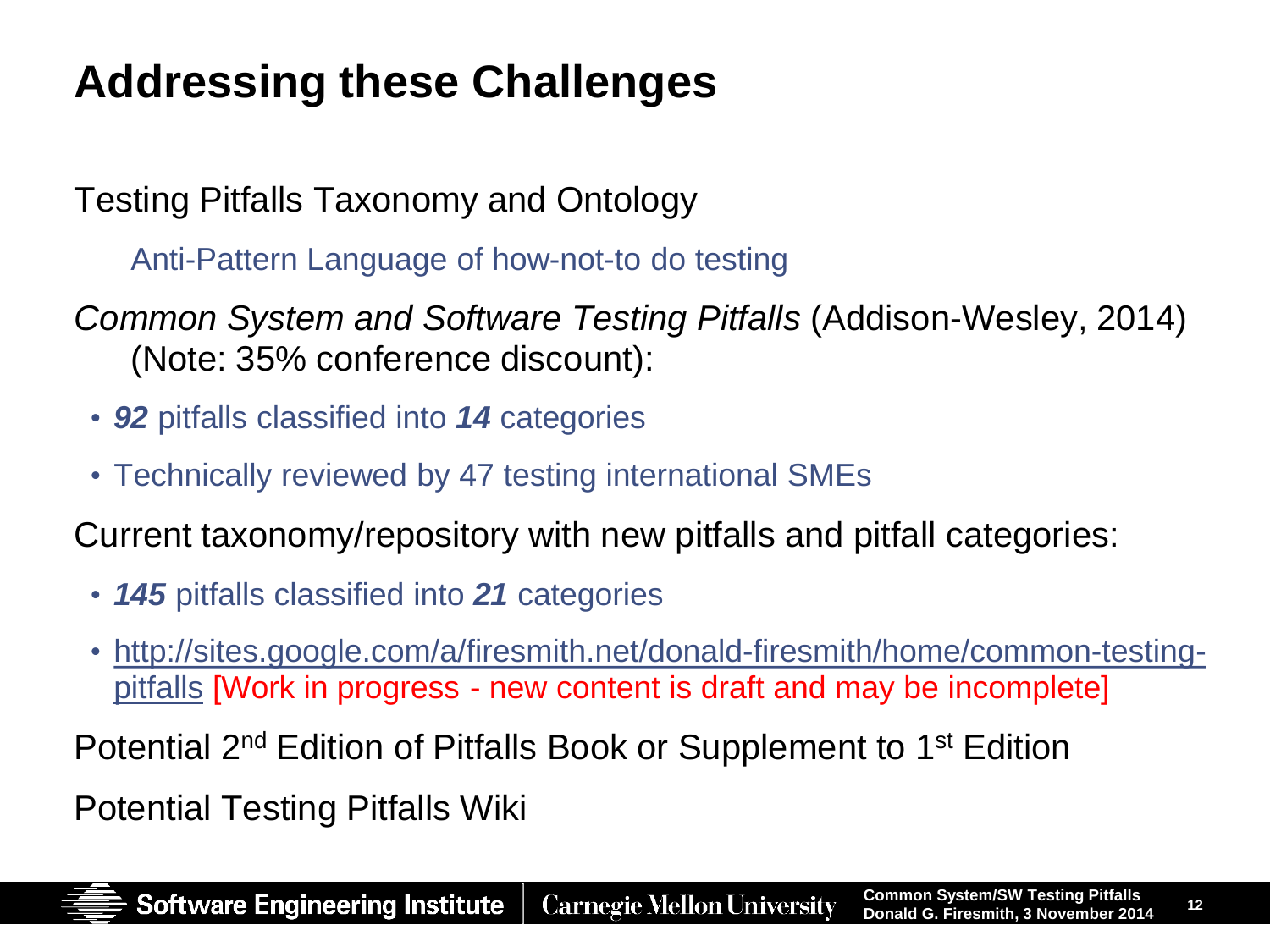# **Goals and Potential Uses**

#### Goals:

- To become the de facto industry-standard taxonomy of testing pitfalls
- To reduce the incidence of testing pitfalls and thereby improve testing effectiveness and efficiency
- To improve the quality of the objects under test (OUTs)

#### Potential Uses:

- Training materials for testers and testing stakeholders
- Standard terminology regarding commonly occurring testing pitfalls
- Checklists for use when:
	- Producing test strategies/plans and related documentations
	- Evaluating contractor proposals
	- Evaluating test strategies/plans and related documentation (quality control)
	- Evaluating as-performed test process (quality assurance)
	- Identifying test-related risks and their mitigation approaches
- Categorization of pitfalls for test metrics collection, analysis, and reporting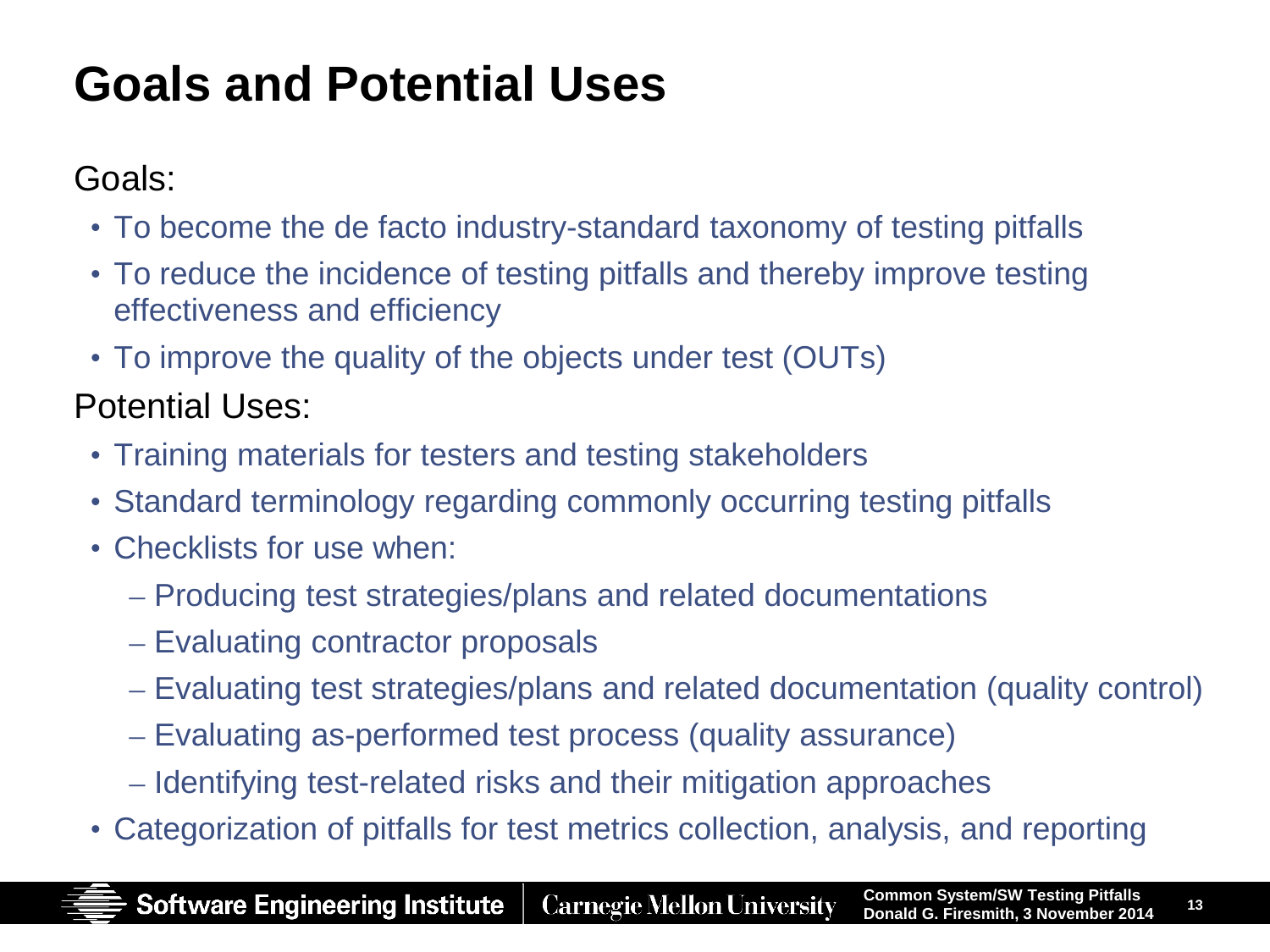**Description** The testing process is not adequately integrated into the overall system engineering process.

**Potential Applicability** This pitfall is potentially applicable anytime that engineering and testing processes both exist.

#### **Characteristic Symptoms**

- There is little or no discussion of testing in the system engineering documentation: System Engineering Management Plan (SEMP), Software Development Plan (SDP), Work Breakdown Structure (WBS), Project Master Schedule (PMS), or System Development Cycle (SDC).
- All or most of the testing is done as a completely independent activity performed by staff members who are not part of the project engineering team.
- Testing is treated as a separate specialty engineering activity with only limited interfaces with the primary engineering activities.
- Test scheduling is independent of the scheduling of other development activities.
- Testers are not included in the requirements teams, architecture teams, or any cross-functional engineering teams.

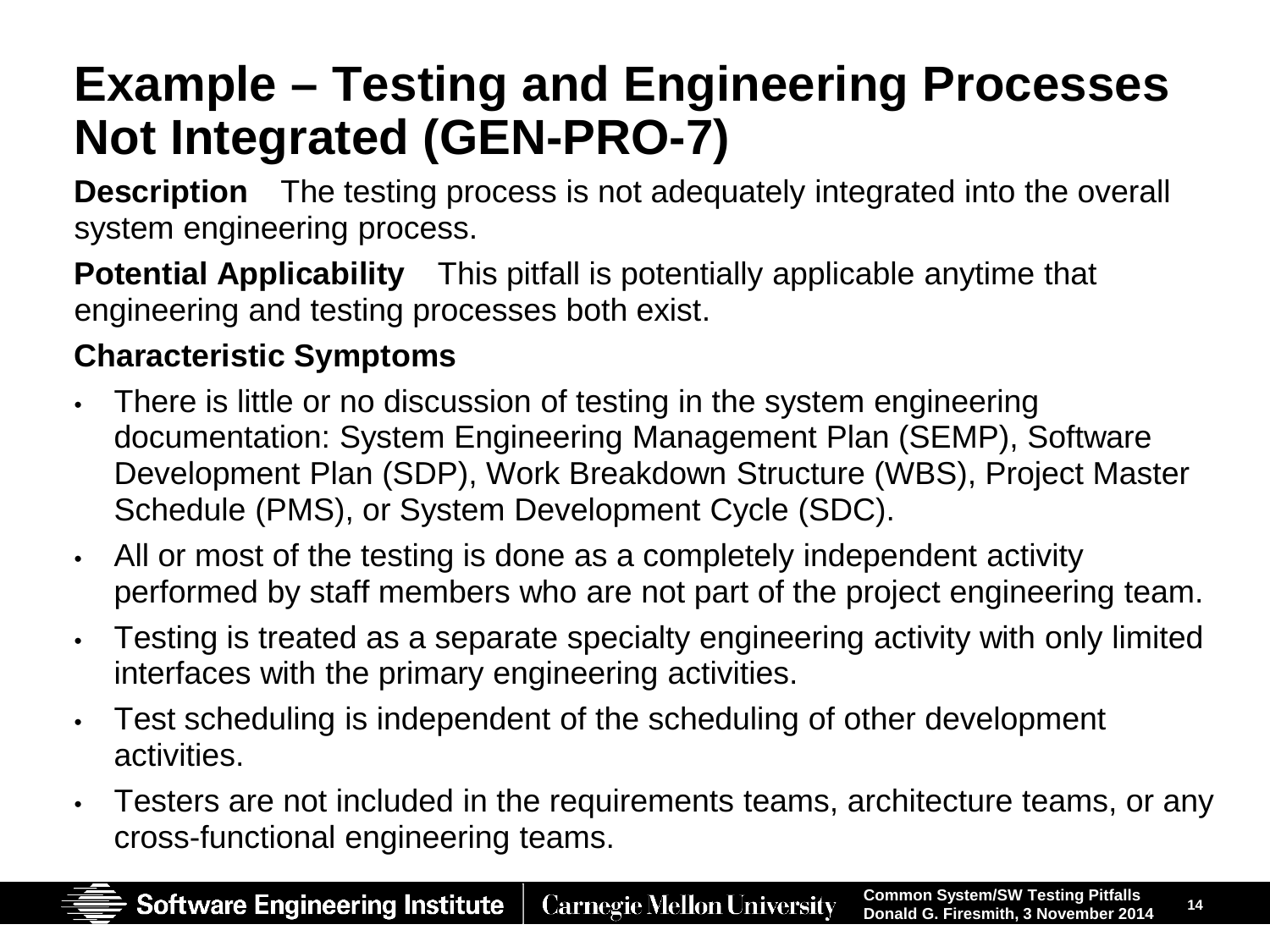**Potential Negative Consequences**



- There is inadequate communication between testers and other system or software engineers (for example, requirements engineers, architects, designers, and implementers).
- Few nontesters understand the scope, complexity, and importance of testing.
- Testers do not understand the work being performed by other engineers.
- Testers can produce test cases and automated testing scripts before the requirements, architecture, and design has stabilized, thereby forcing the testers to modify their test cases and test scripts as the system or software changes and incorrect hidden assumptions are uncovered.
- Testing is less effective and takes longer than necessary.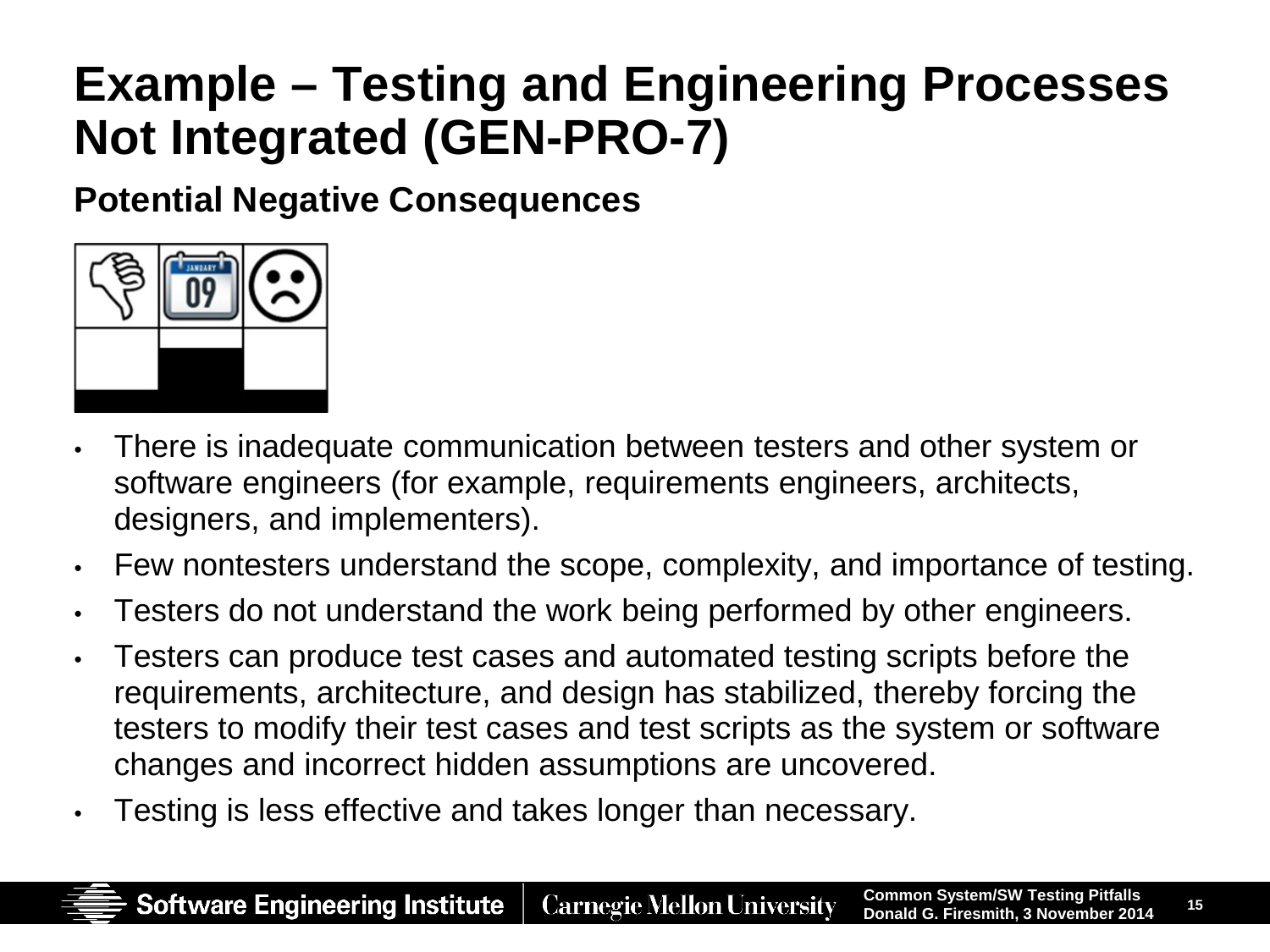#### **Potential Causes**

- Testers were not involved in determining and documenting the overall engineering process.
- The people determining and documenting the overall engineering process did not have significant testing expertise, training, or experience.
- The testing schedule has not been integrated into the overall project schedule.
- Testing was outsourced.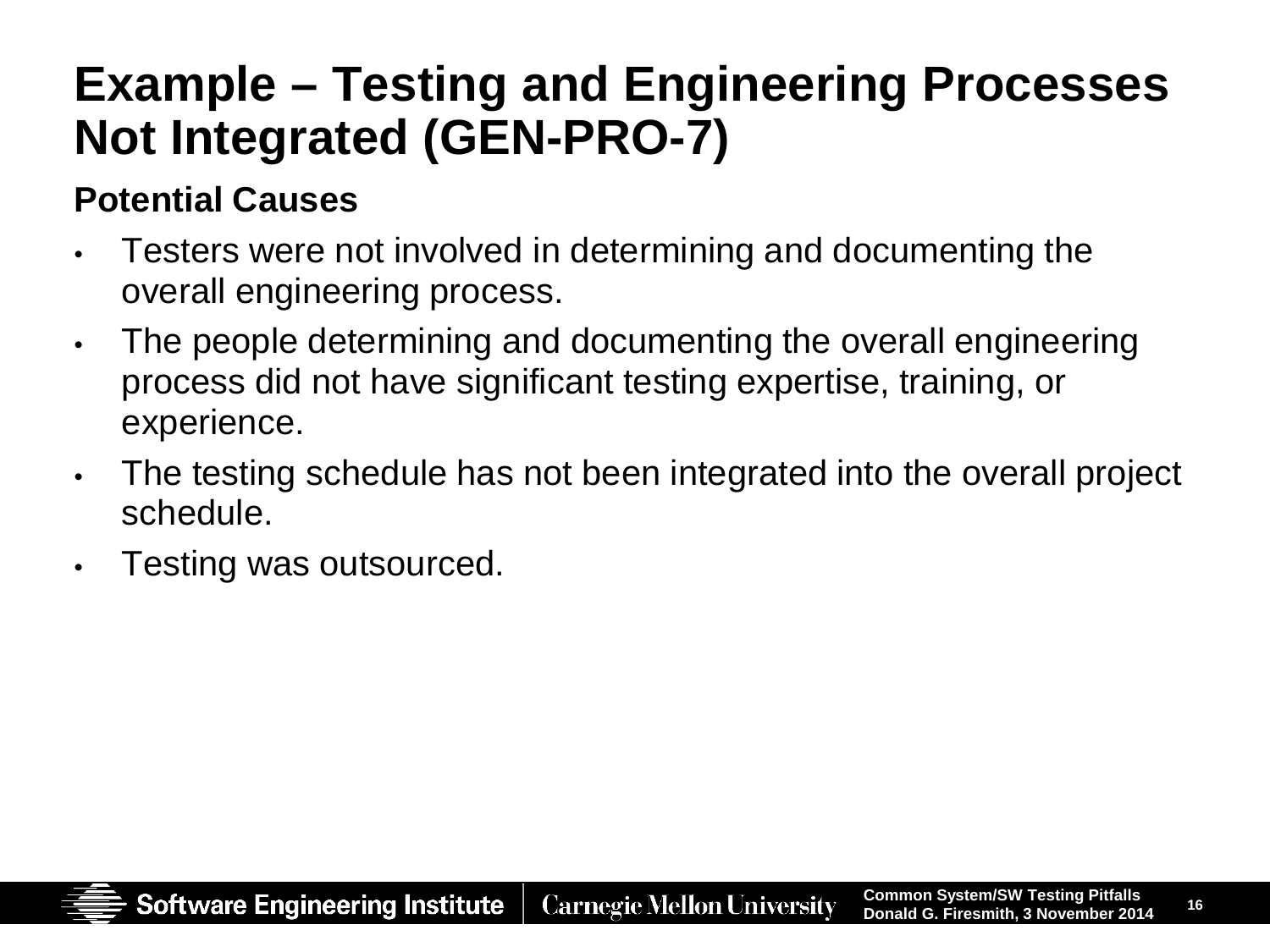#### **Recommendations**

- **Prepare:**
	- Include testers in the initial staffing of the project.
- **Enable:**
	- Provide a top-level briefing or training in testing to the chief system engineer, system architect, and process engineer.
- **Perform:**
	- Subject-matter experts and project testers collaborate closely with the project chief engineer or technical lead and process engineer when they develop the engineering process descriptions and associated process documents.
	- Provide high-level overviews of testing in the SEMP(s) and SDP(s).
	- Document how testing is integrated into the system development or life cycle, regardless of whether it is traditional waterfall, evolutionary (iterative, incremental, and parallel), or anything in between.
	- For example, document handover points in the development cycle when testing input and output work products are delivered from one project organization or group to another.
	- Incorporate testing into the Project Master Schedule.
	- Incorporate testing into the project's Work Breakdown Structure (WBS).
- **Verify:**
	- Determine whether testers were involved in planning the project's system or software development process.
	- Determine whether testing is incorporated into the project's System engineering process, System development cycle, System Engineering Master Plan and System Development Plan, Work Breakdown Structure, Master Schedule

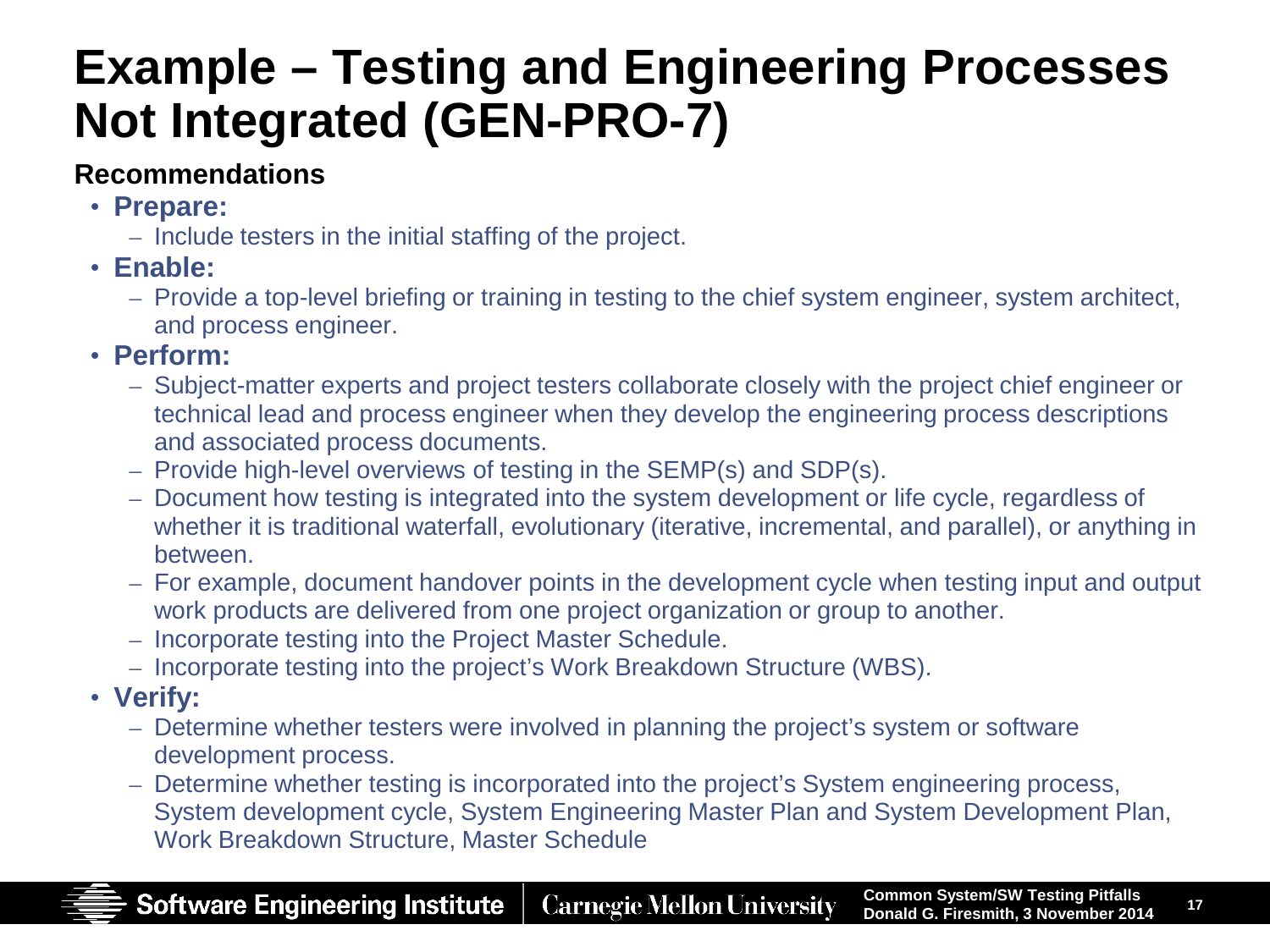#### **Related Pitfalls**

- Testing at the End (GEN-TPS-6) If the testing and engineering processes are not properly integrated, then testing is more likely to be delayed to the end of development.
- Independent Test Schedule (GEN-TPS-7) If the testing and engineering processes are not integrated, then the test schedule will be independent of and therefore probably incompatible with the overall project master schedule.
- Testers Responsible for All Testing (GEN-STF-4) If the testing and engineering processes are not properly integrated, then the developers are more likely to believe that the testers are responsible for all testing.
- Adversarial Relationship (GEN-STF-9) If the testing and engineering processes are not integrated, then the developers and the testers are more likely to develop and adversarial rather than cooperative relationship.
- Testing as a Phase (GEN-PRO-18) If the testing and engineering processes are not properly integrated, then testing is more likely to be viewed as a phase that is separate from the rest of development.
- Testers Not Involved Early (GEN-PRO-19) If the testing and engineering processes are not properly integrated, then testers are less likely to be involved early in the development process (such as during initial planning, requirements engineering, and architecture engineering.
- Testing in Quality (GEN-PRO-23) If the testing and engineering processes are not properly integrated, then the developers will be more likely to believe that quality is the testers responsibility and that quality can be testing into the system or software.
- Developers Ignore Testability (GEN-PRO-24) If the testing and engineering processes are not properly integrated, then the developers are more likely to ignore testability.
- Inadequate Communication Concerning Testing (GEN-COM-5) If the testing and engineering processes are not properly integrated, then it is more likely that there will be inadequate communication between the testers and the rest of the engineering staff.

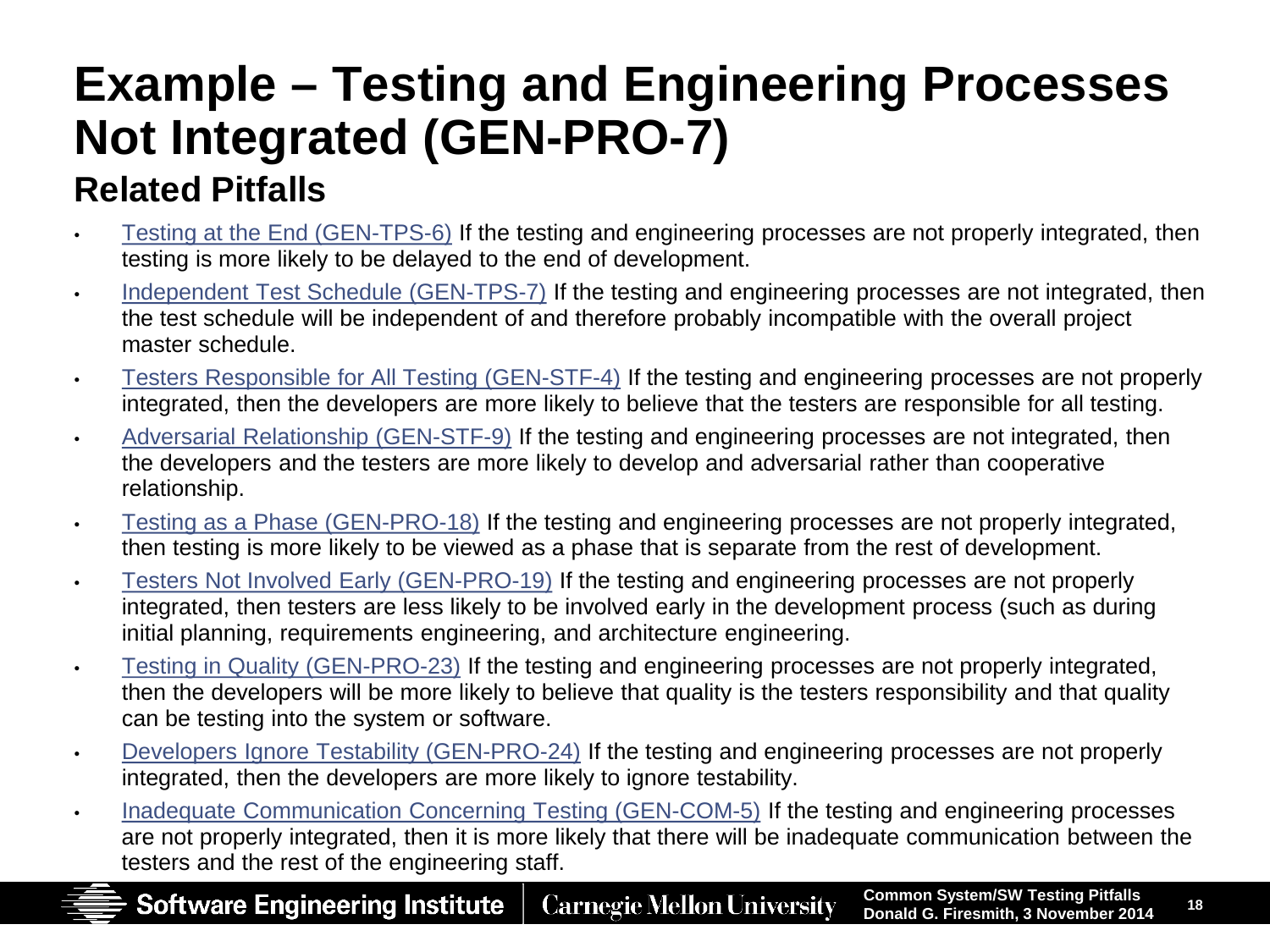# **Categories of Testing Pitfalls – General**

- Test Planning and Scheduling
- Stakeholder Involvement and Commitment
- Management
- 4 Staffing
- Testing Process
- Pitfall-Related [new pitfall category since book]
- Test Tools and Environments
- Automated Testing [new pitfall category since book]
- Test Communication
- Testing-as-a-Service (TaaS) [new pitfall category since book]
- Requirements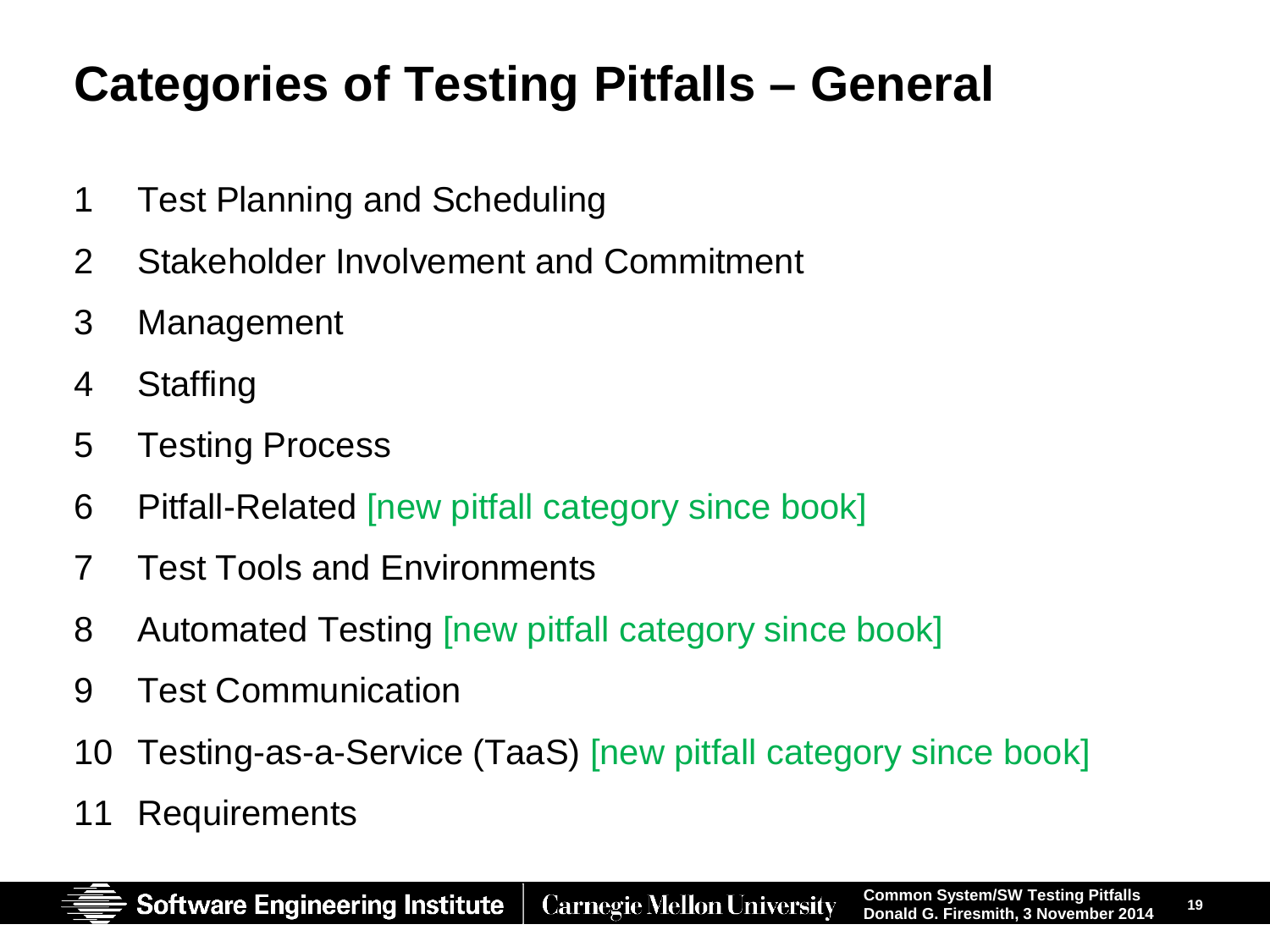### **General Pitfalls – Test Planning and Scheduling**

No Separate Test Planning Documentation (GEN-TPS-1)

Incomplete Test Planning (GEN-TPS-2)

Test Plans Ignored (GEN-TPS-3)

Test-Case Documents as Test Plans (GEN-TPS-4)

Inadequate Test Schedule (GEN-TPS-5)

#### **→ Testing at the End (GEN-TPS-6)**

Independent Test Schedule (GEN-TPS-7) [new pitfall]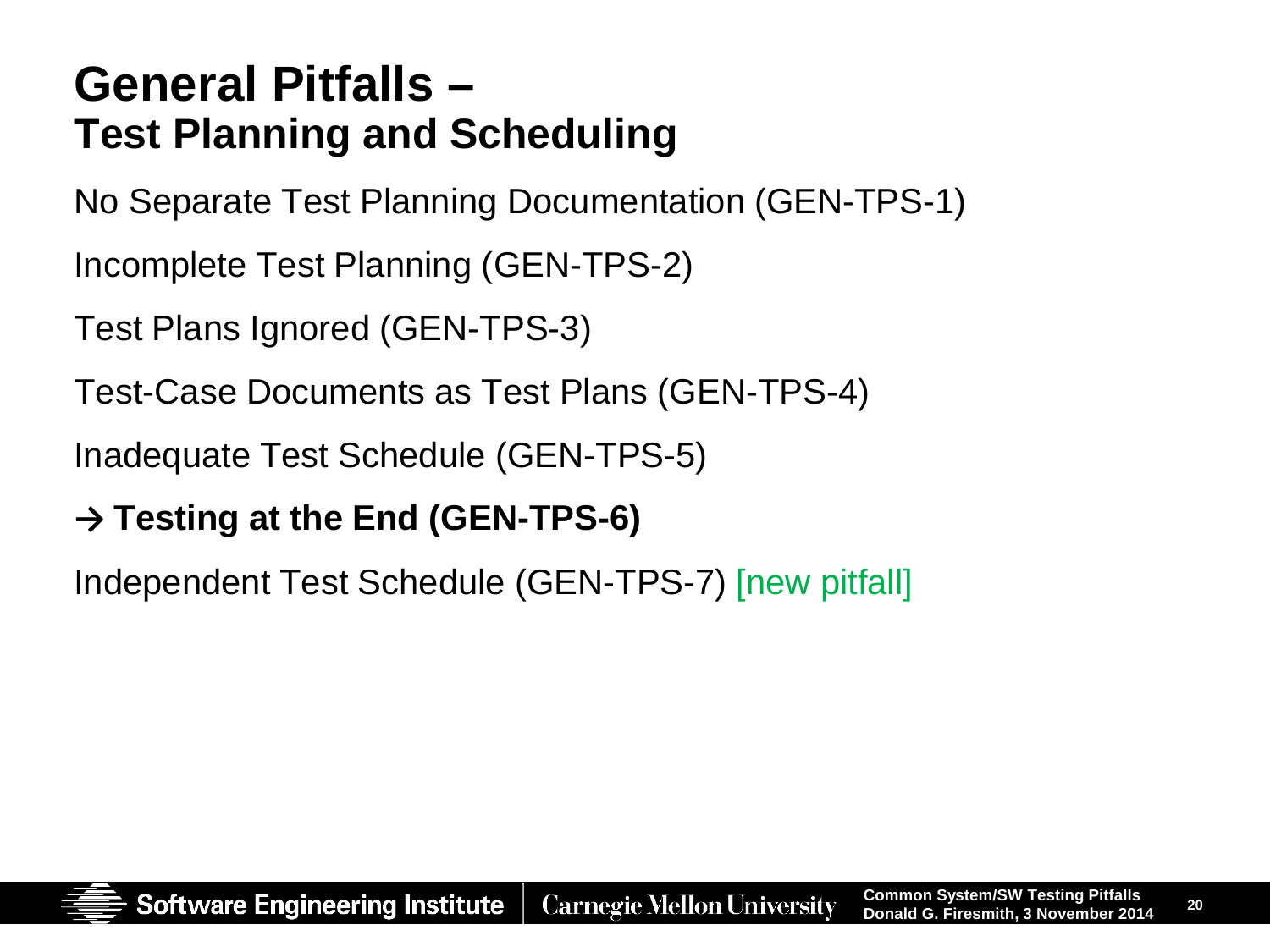### **General Pitfalls – Stakeholder Involvement and Commitment**

Wrong Testing Mindset (GEN-SIC-1)

#### **→ Unrealistic Testing Expectations (GEN-SIC-2)**

Lack of Stakeholder Commitment to Testing (GEN-SIC-3)

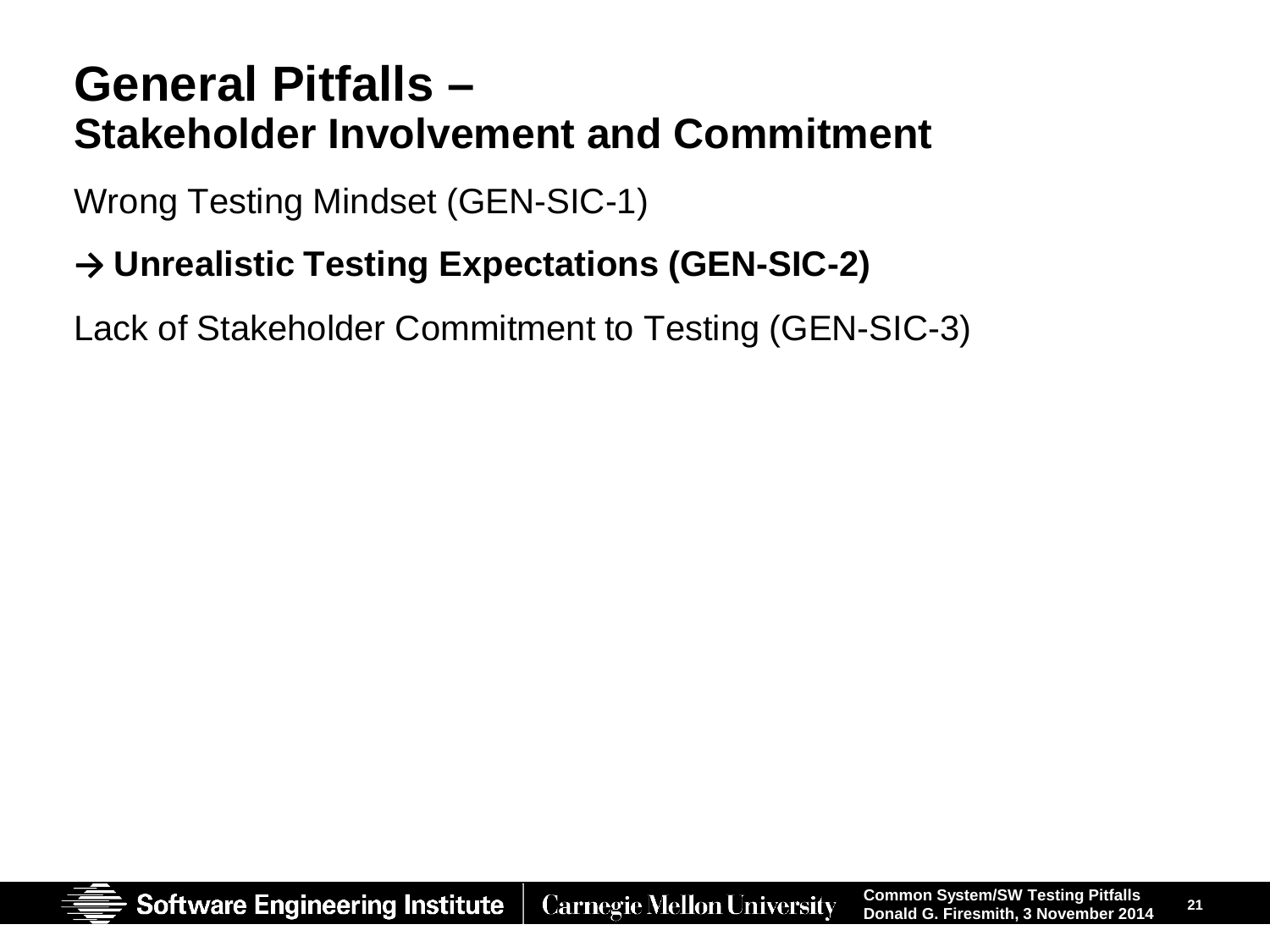### **General Pitfalls – Management**

Inadequate Test Resources (GEN-MGMT-1)

Inappropriate External Pressures (GEN-MGMT-2)

Inadequate Test-Related Risk Management (GEN-MGMT-3)

Inadequate Test Metrics (GEN-MGMT-4)

#### **→ Inconvenient Test Results Ignored (GEN-MGMT-5)**

Test Lessons Learned Ignored (GEN-MGMT-6)

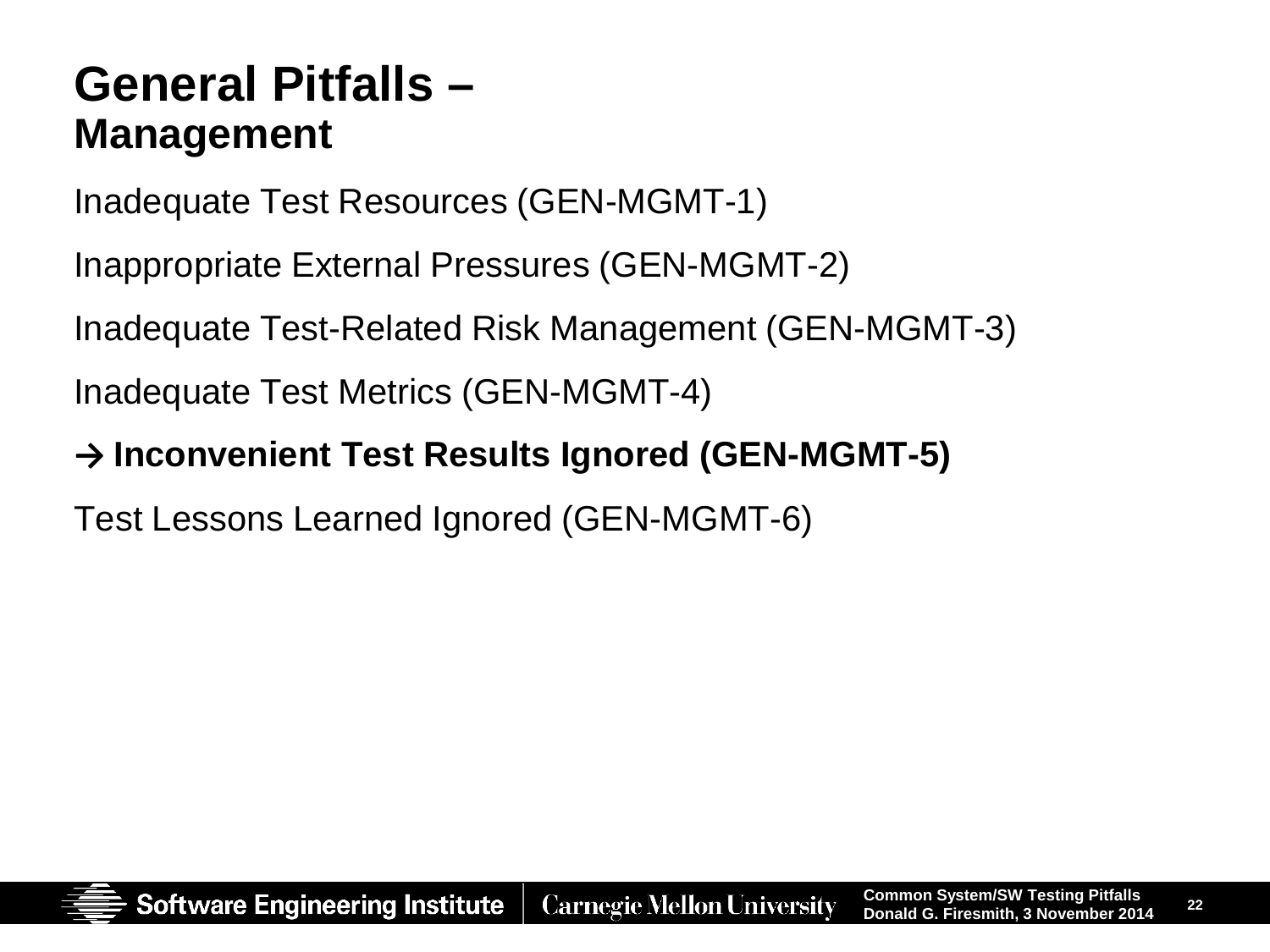## **General Pitfalls – Staffing**

- Lack of Independence (GEN-STF-1)
- Unclear Testing Responsibilities (GEN-STF-2)
- Developers Responsible for All Testing (GEN-STF-3)
- Testers Responsible for All Testing (GEN-STF-4)
- Testers Responsible for Ensuring Quality (GEN-STF-5 ) [new pitfall]
- Users Responsible for Testing (GEN-STF-6) [new pitfall]
- **→ Inadequate Testing Expertise (GEN-STF-7)**
- Inadequate Domain Expertise (GEN-STF-8) [new pitfall]
- Adversarial Relationship (GEN-STF-9) [new pitfall]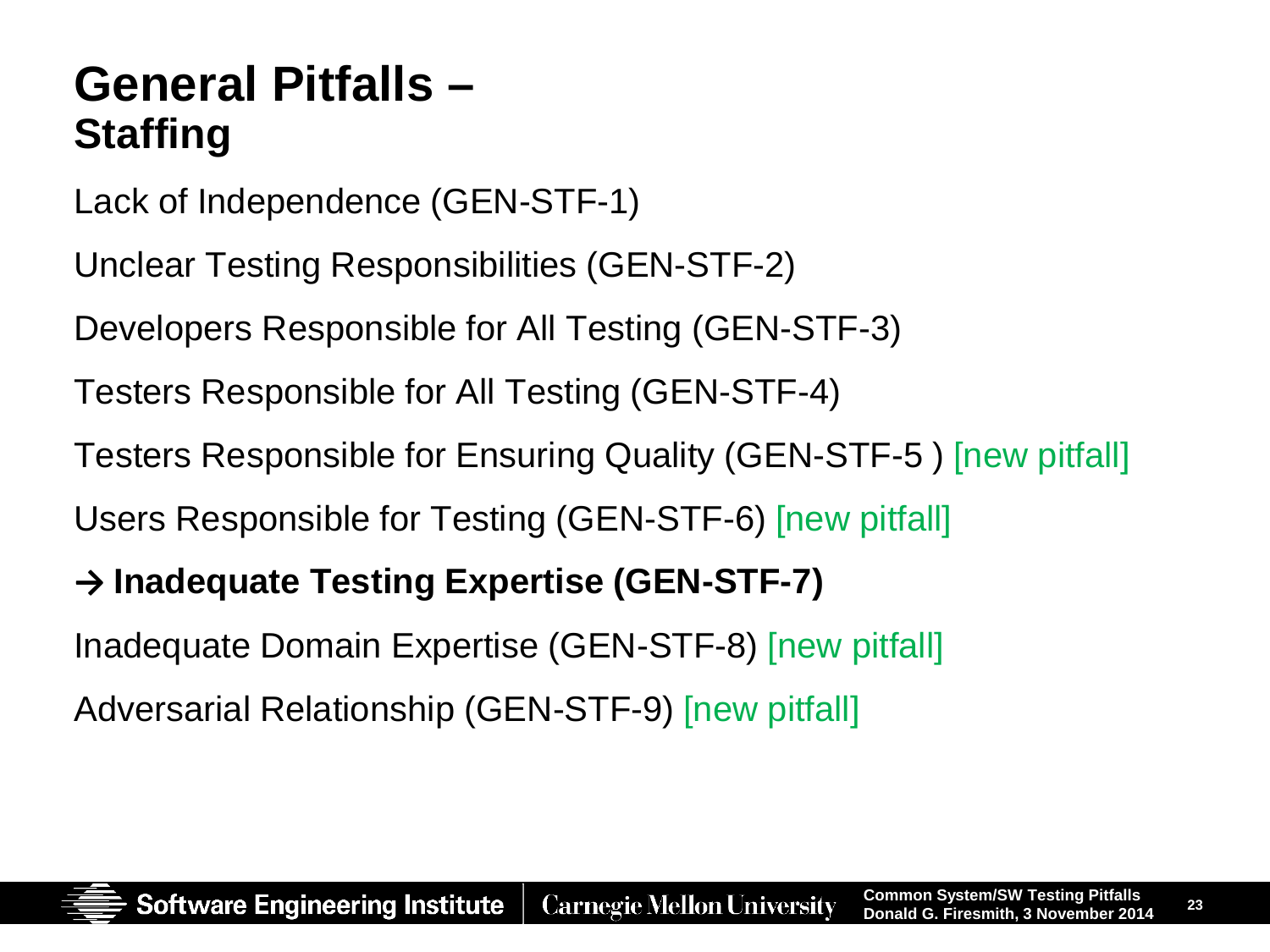### **General Pitfalls – Testing Process 1**

No Planned Testing Process (GEN-PRO-1) [new pitfall]

Essentially No Testing (GEN-PRO-2) [new pitfall]

Incomplete Testing (GEN-PRO-3)

Testing Process Ignored (GEN-PRO-4) [new pitfall]

#### **→ One-Size-Fits-All Testing (GEN-PRO-5)**

Sunny Day Testing Only (GEN-PRO-6) [new pitfall]

Testing and Engineering Processes Not Integrated (GEN-PRO-7)

Inadequate Test Prioritization (GEN-PRO-8)

Test-Type Confusion (GEN-PRO-9)

Functionality Testing Overemphasized (GEN-PRO-10)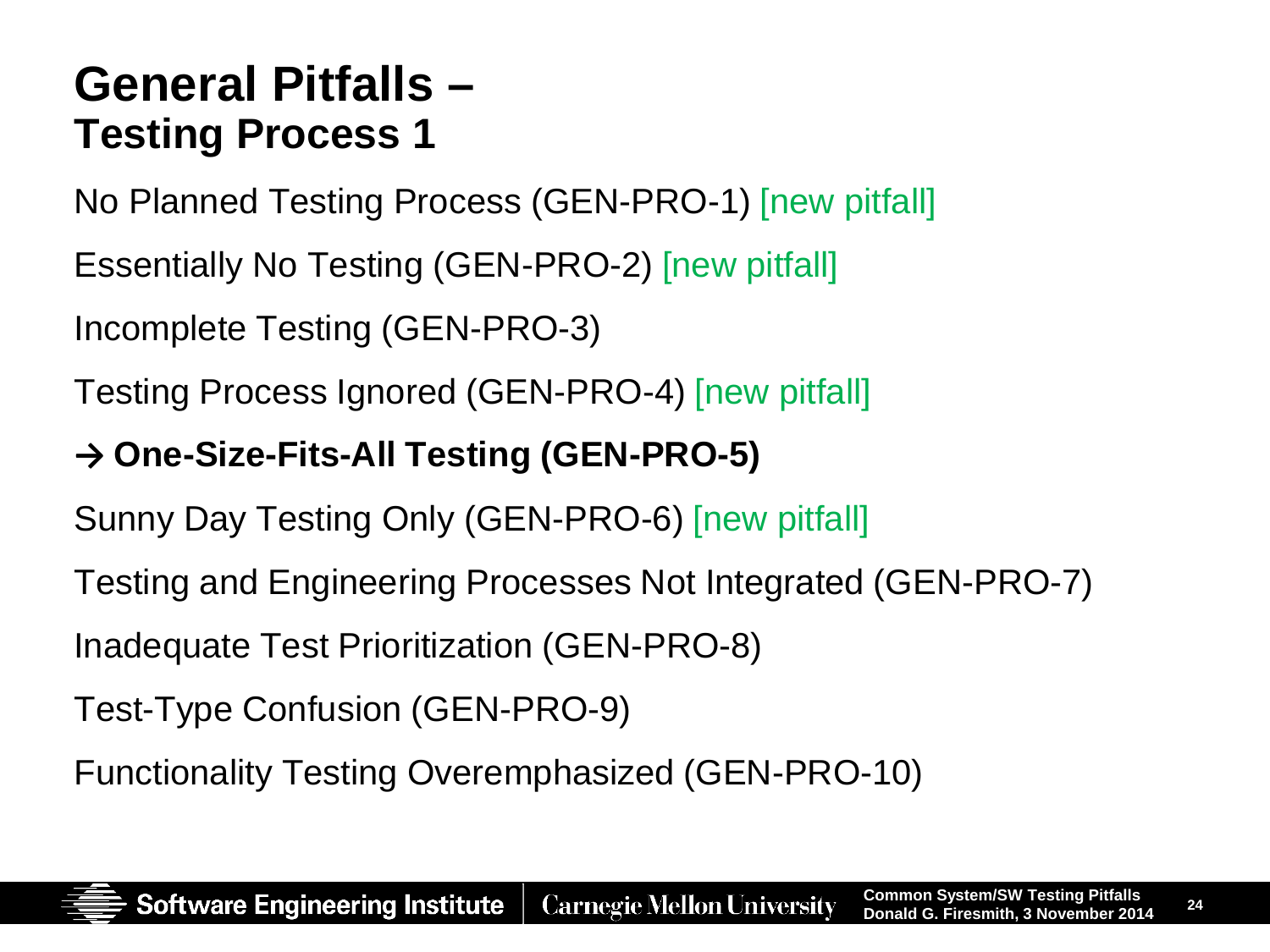### **General Pitfalls – Testing Process 2**

Black-Box System Testing Overemphasized (GEN-PRO-11)

- Black-Box System Testing Underemphasized (GEN-PRO-12)
- Test Preconditions Ignored (GEN-PRO-13) [new pitfall]
- Too Immature for Testing (GEN-PRO-14)

Inadequate Test Data (GEN-PRO-15)

Inadequate Evaluations of Test Assets (GEN-PRO-16)

#### **→ Inadequate Maintenance of Test Assets (GEN-PRO-17)**

Testing as a Phase (GEN-PRO-18)

Testers Not Involved Early (GEN-PRO-19)

Developmental Testing During Production (GEN-PRO-20) [new pitfall]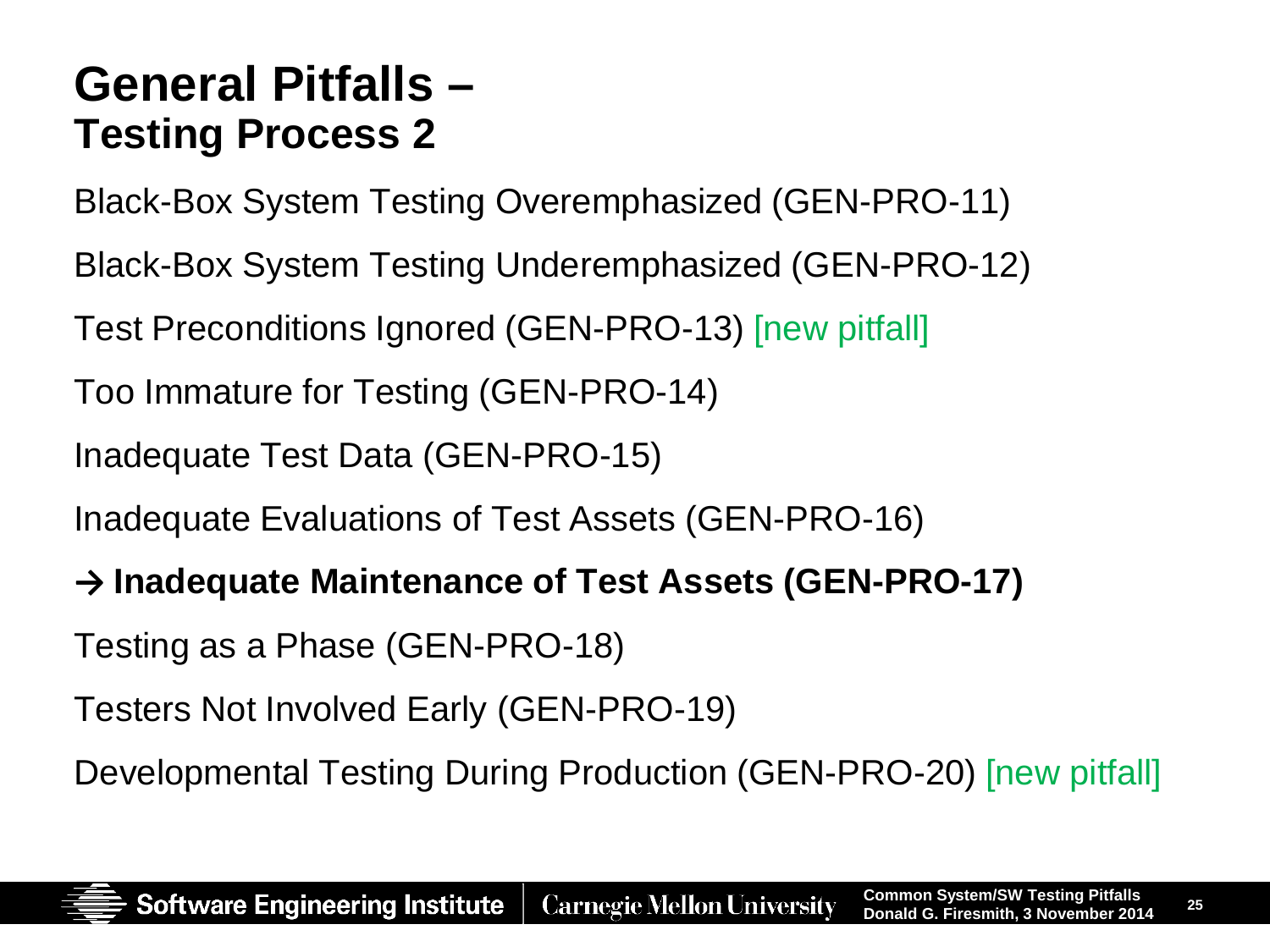### **General Pitfalls – Testing Process 3**

No Operational Testing (GEN-PRO-21)

Test Oracles Ignore Nondeterministic Behavior (GEN-PRO-22) [new pitfall]

#### **→ Testing in Quality (GEN-PRO-23) [new pitfall]**

Developers Ignore Testability (GEN-PRO-24) [moved from other category] Testing the BackBlob (GEN-PRO-25) [new pitfall] Test Assets Not Delivered (GEN-PRO-26) [combined 2 existing pitfalls]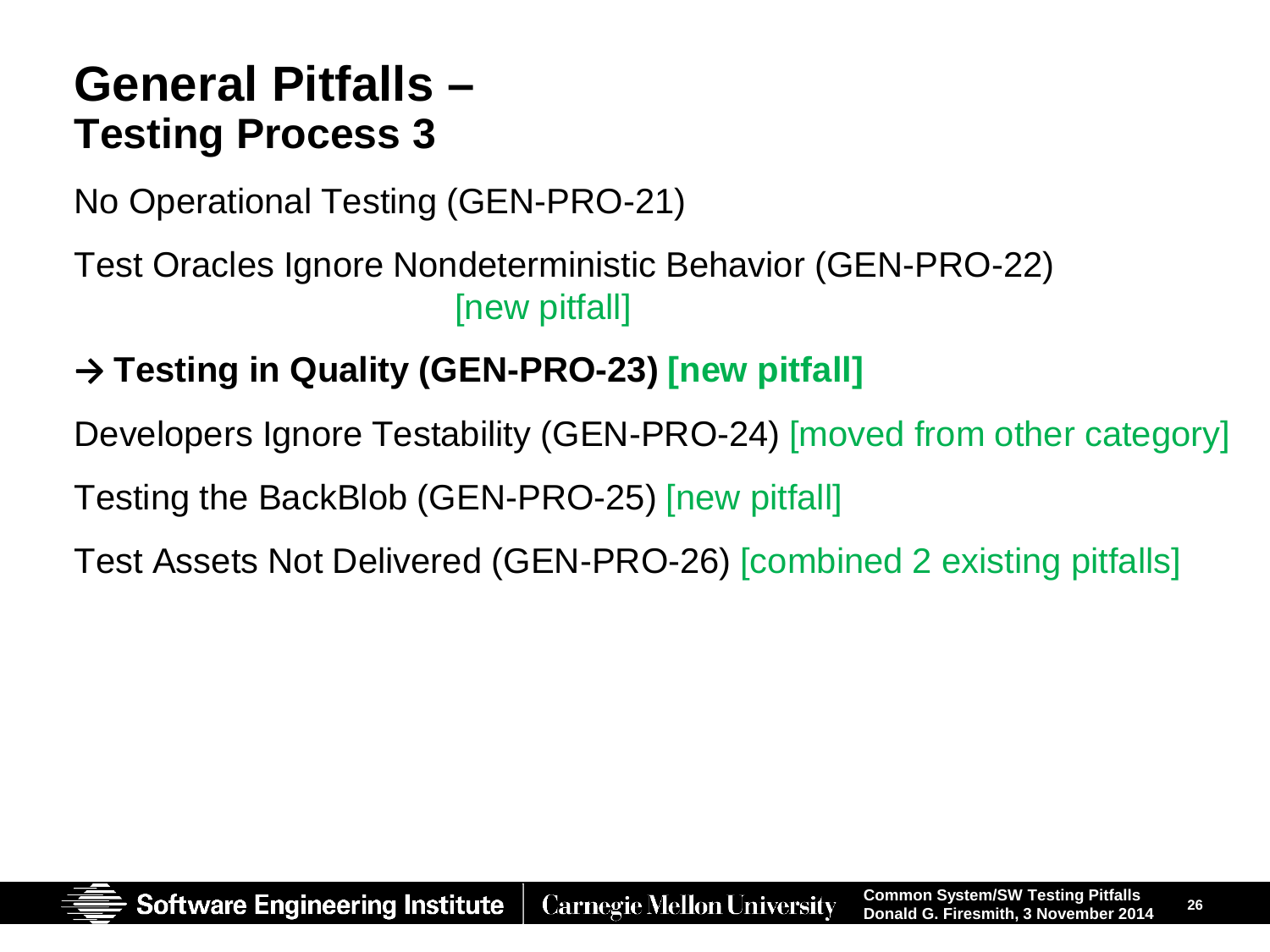### **General Pitfalls – Pitfall-Related [new pitfall category]**

Overly Ambitious Process Improvement (GEN-PRP-1) [new pitfall]

**→ Inadequate Pitfall Prioritization (GEN-PRP-2) [new pitfall]**

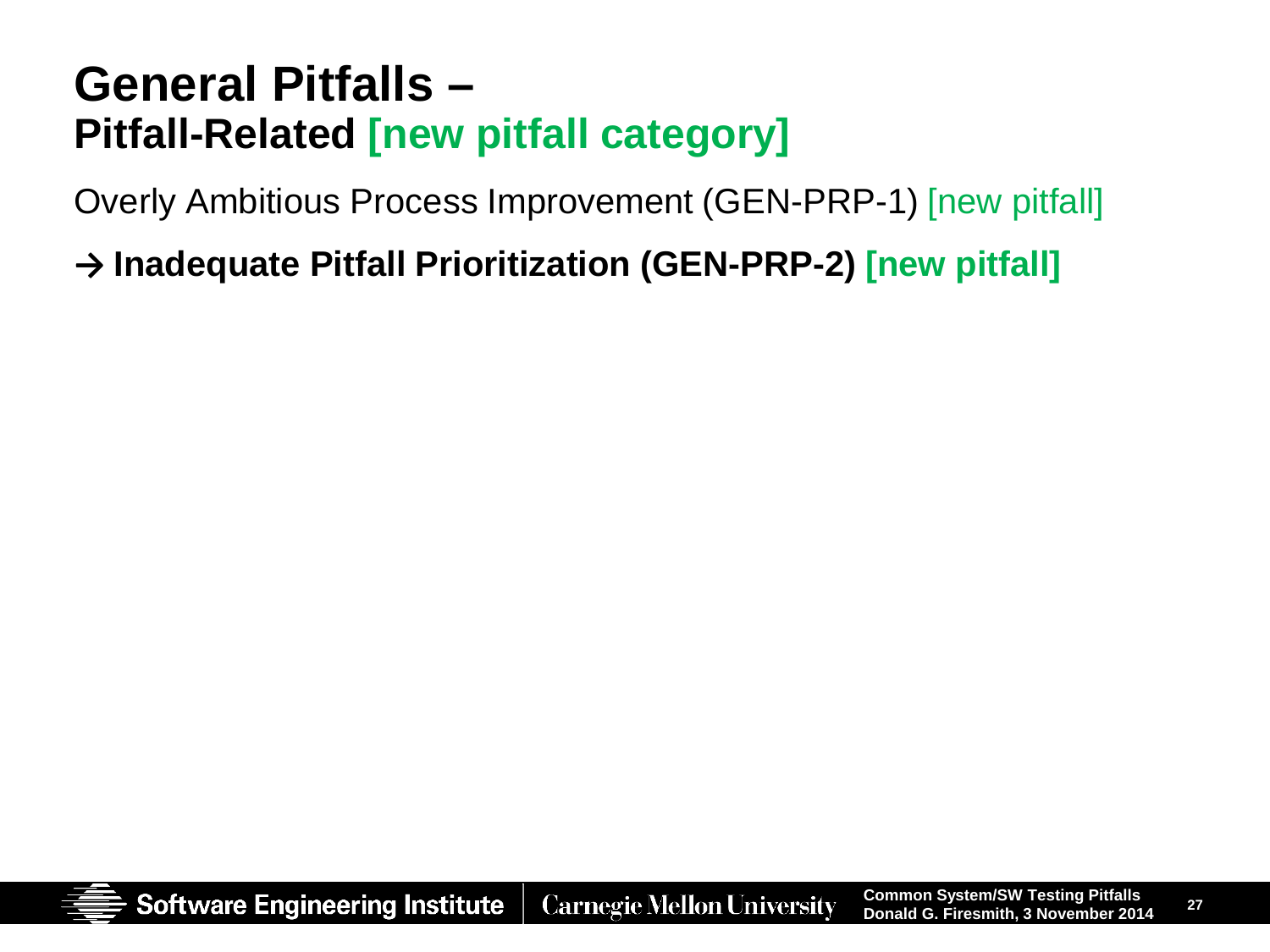### **General Pitfalls – Test Tools and Environments**

Over-Reliance on Testing Tools (GEN-TTE-1)

Target Platform Difficult to Access (GEN-TTE-2)

#### **→ Inadequate Test Environments (GEN-TTE-3)**

Poor Fidelity of Test Environments (GEN-TTE-4)

Inadequate Test Environment Quality (GEN-TTE-5)

Test Environments Inadequately Tested (GEN-TTE-6) [new pitfall]

Inadequate Test Configuration Management (GEN-TTE-7)

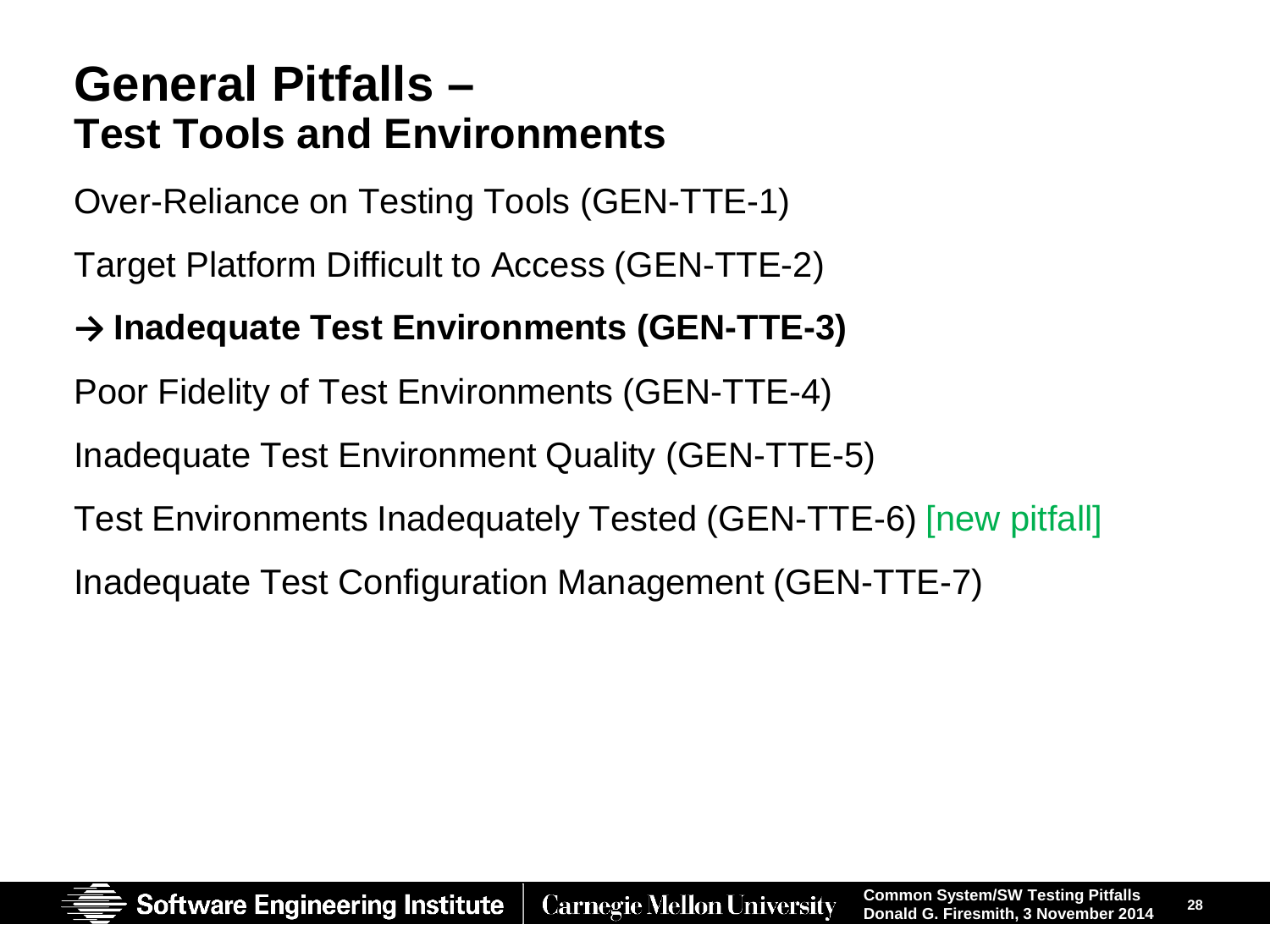## **General Pitfalls – Automated Testing [new pitfall category]**

Over-Reliance on Manual Testing (GEN-AUTO-1) [moved from Test Tools and Environments Category]

Automated Testing Replaces Manual Testing (GEN-AUTO-2) [new pitfall] Excessive Number of Automated Tests (GEN-AUTO-3) [new pitfall] Inappropriate Distribution of Automated Tests (GEN-AUTO-4) [new pitfall] Inadequate Automated Test Quality (GEN-AUTO-5) [new pitfall] Automated Tests Excessively Complex (GEN-AUTO-6) [new pitfall] **→ Automated Tests Not Maintained (GEN-AUTO-7) [new pitfall]** Insufficient Resources Invested (GEN-AUTO-8) [new pitfall] Automation Tools Not Appropriate (GEN-AUTO-9) [new pitfall] Stakeholders Ignored (GEN-AUTO-10) [new pitfall]

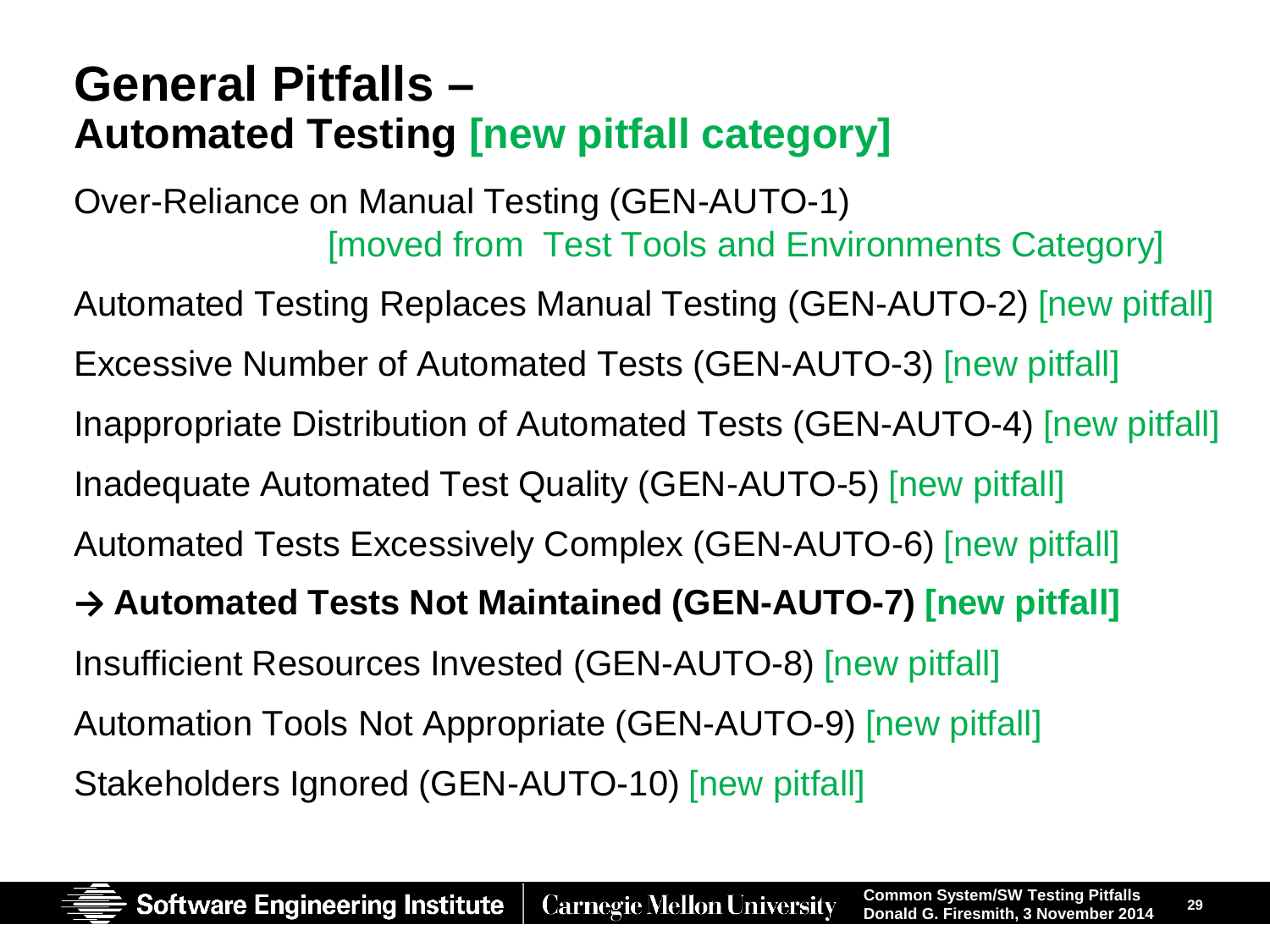### **General Pitfalls – Test Communication**

Inadequate Architecture or Design Documentation (GEN-COM-1)

#### **→ Inadequate Defect Reports (GEN-COM-2)**

Inadequate Test Documentation (GEN-COM-3)

Source Documents Not Maintained (GEN-COM-4)

Inadequate Communication Concerning Testing (GEN-COM-5)

Inconsistent Testing Terminology (GEN-COM-6) [new pitfall]

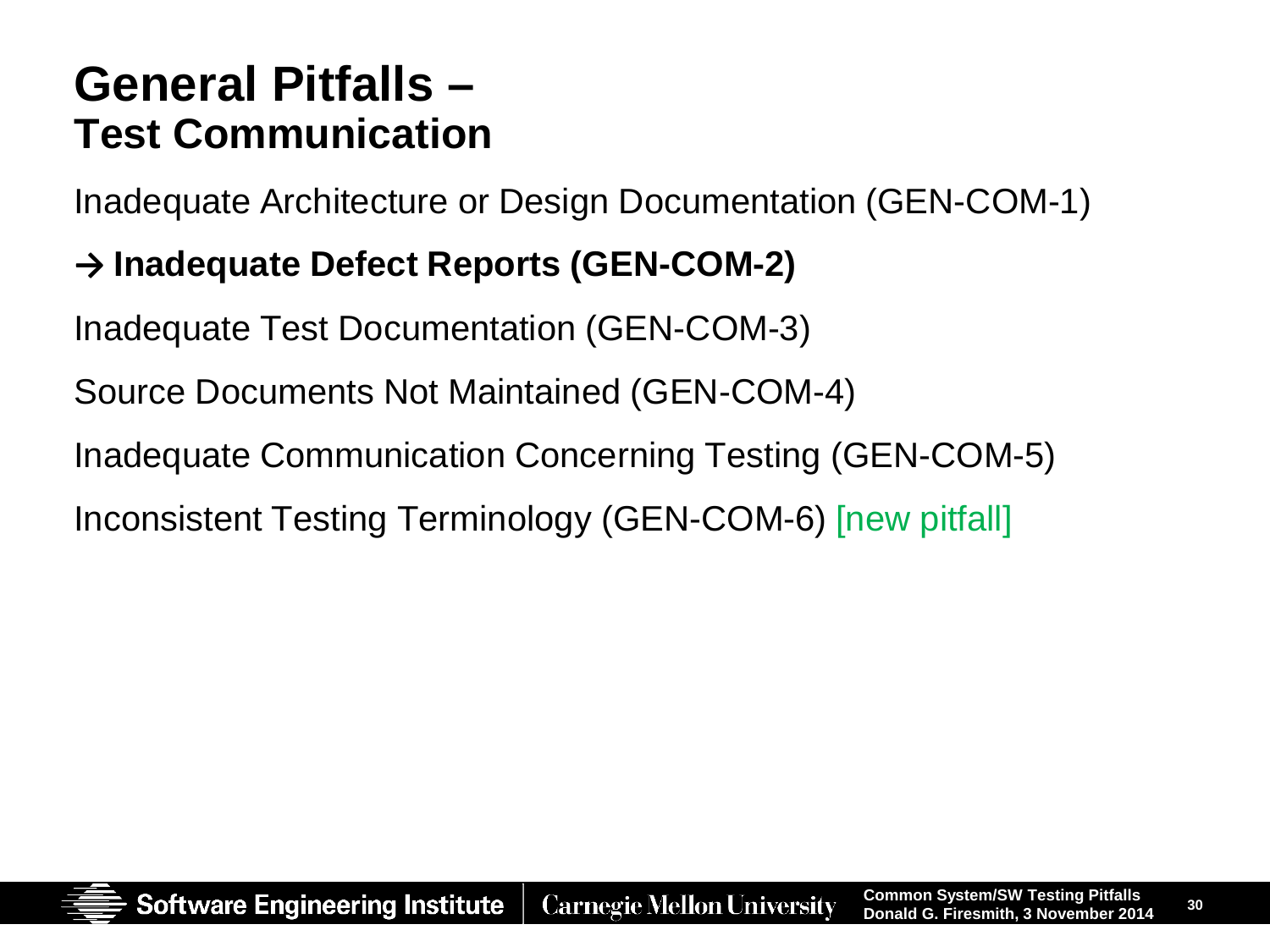# **General Pitfalls – Testing-as-a-Service (TaaS) [new pitfall category] → Cost-Driven Provider selection (GEN-TaaS-1) [new pitfall]** Inadequate Oversight (GEN-TaaS-2) [new pitfall] Lack of Outsourcing Expertise (GEN-TaaS-3) [new pitfall] Inappropriate TaaS Contract (GEN-TaaS-4) [new pitfall] TaaS Provider Improperly Chosen (GEN-TaaS-5) [new pitfall]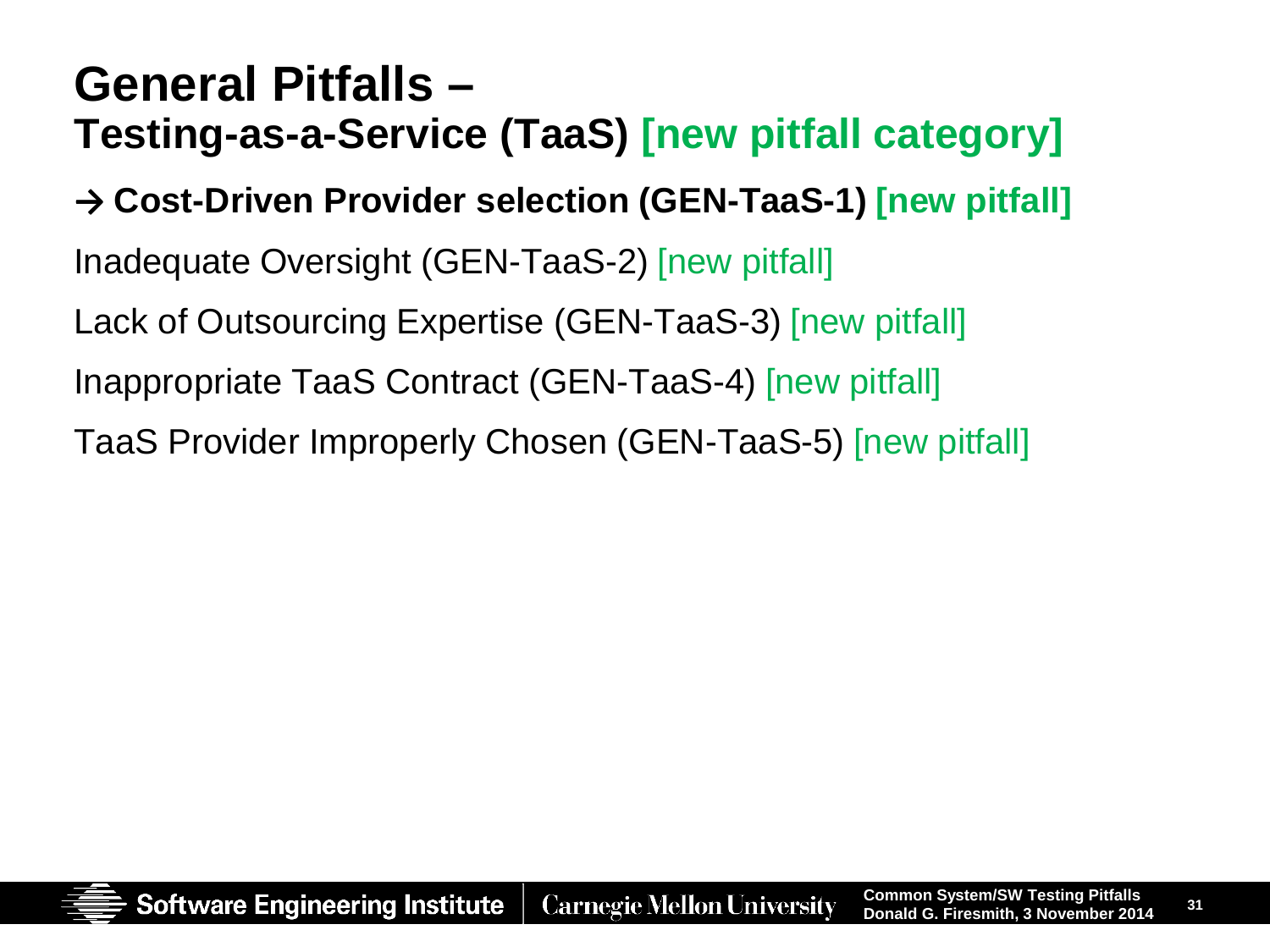### **General Pitfalls – Requirements**

#### **→ Tests as Requirements (GEN-REQ-1) [new pitfall]**

Ambiguous Requirements (GEN-REQ-2)

Obsolete Requirements (GEN-REQ-3)

Missing Requirements (GEN-REQ-4)

Incomplete Requirements (GEN-REQ-5)

Incorrect Requirements (GEN-REQ-6)

Requirements Churn (GEN-REQ-7)

Improperly Derived Requirements (GEN-REQ-8)

Verification Methods Not Properly Specified (GEN-REQ-9)

Lack of Requirements Trace (GEN-REQ-10)

Titanic Effect of Deferred Requirements (GEN-REQ-11) [new pitfall]

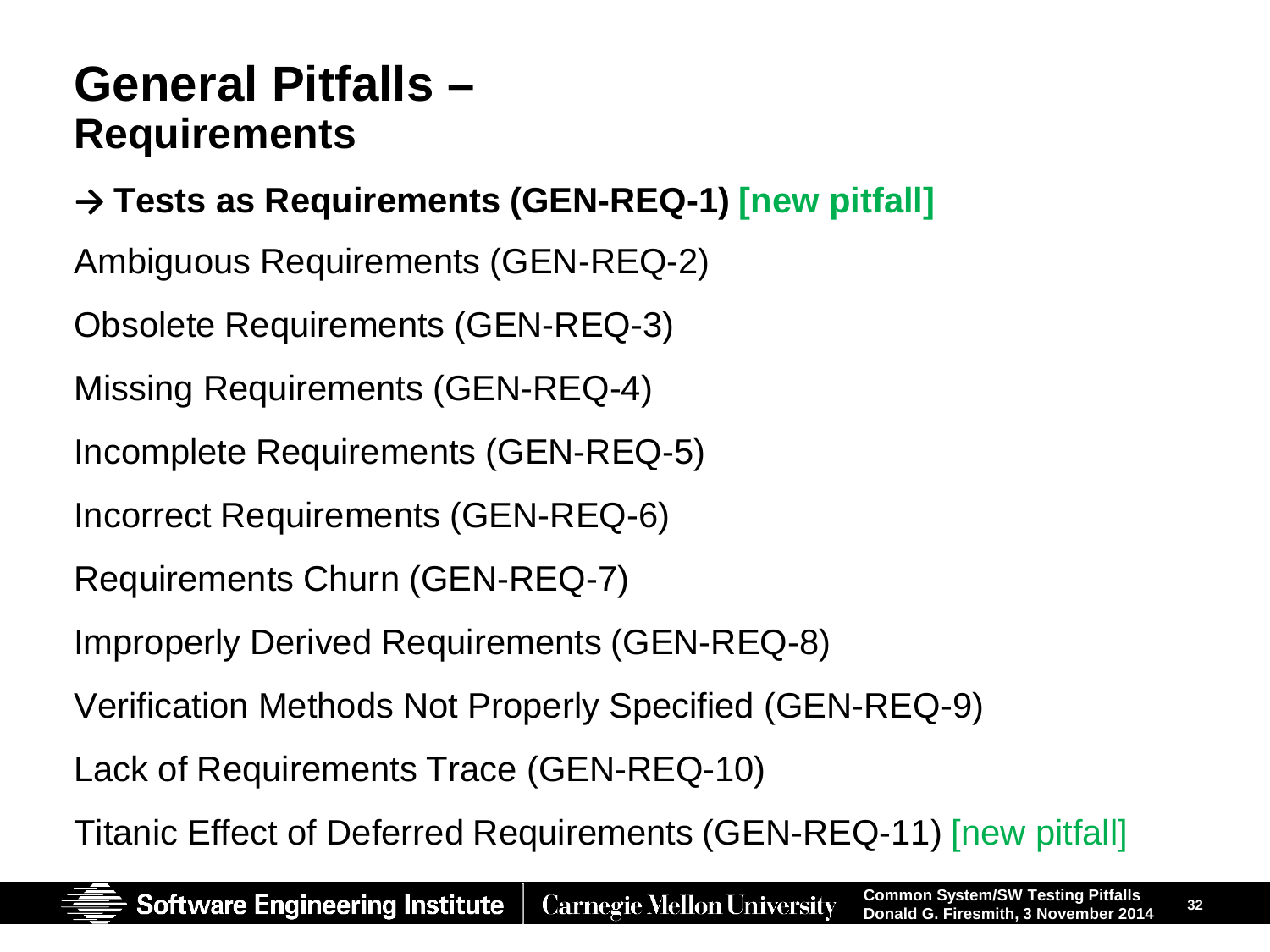# **Categories of Testing Pitfalls – Test-Type-Specific Pitfalls**

- 1 Executable Model Testing [new pitfall category]
- 2 Unit Testing
- 3 Integration Testing
- 4 Specialty Engineering Testing
- 5 System Testing
- 6 User Testing [new pitfall category]
- 7 A/B Testing [new pitfall category]
- 8 Acceptance Testing [new pitfall category]
- 8 System of Systems (SoS) Testing
- 9 Regression Testing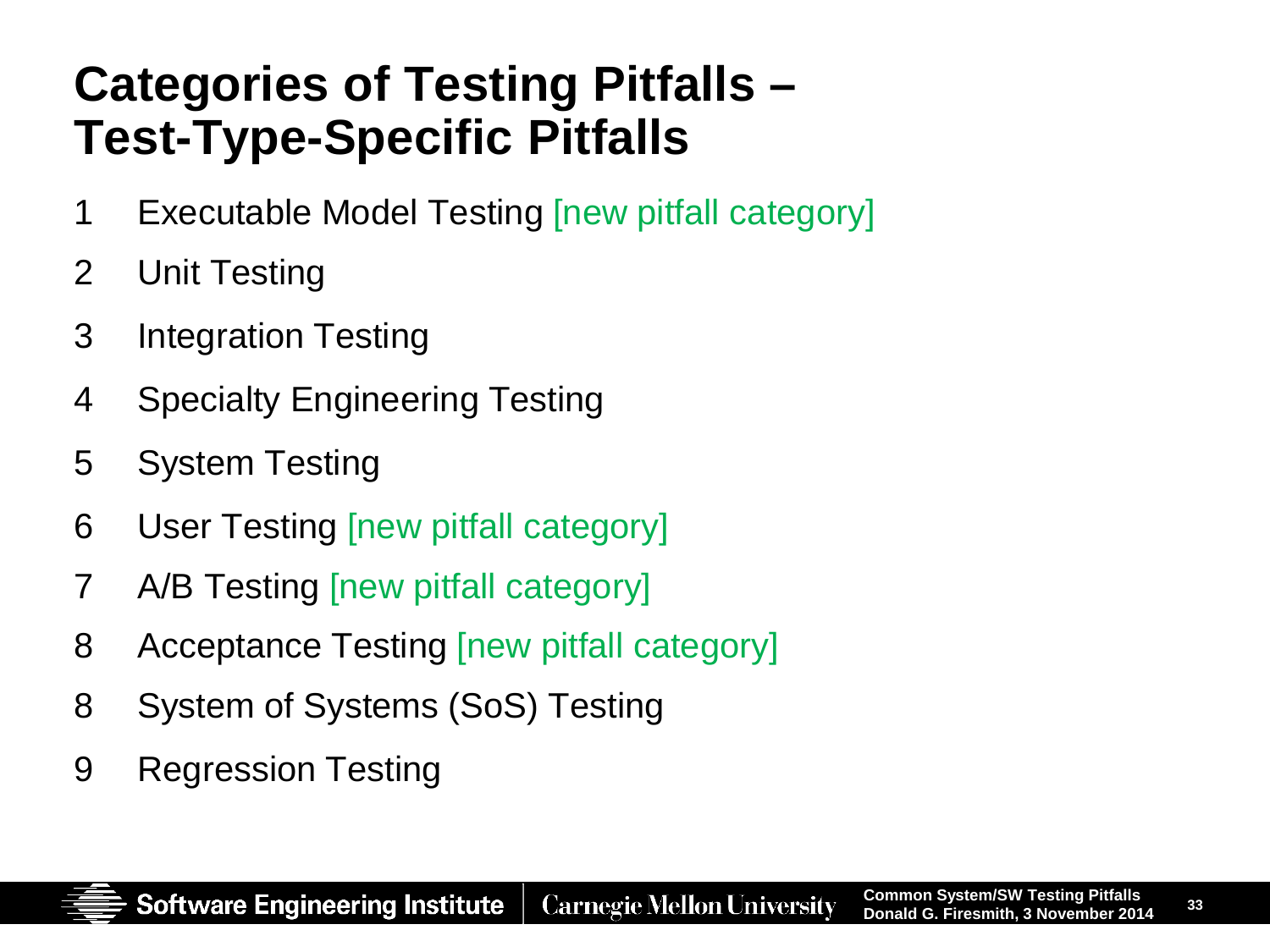### **Test Type Specific Pitfalls – Executable Model Testing [new pitfall category]**

Inadequate Executable Models (TTS-MOD-1) [new pitfall]

#### **→ Executable Models Not Tested (TTS-MOD-2) [new pitfall]**

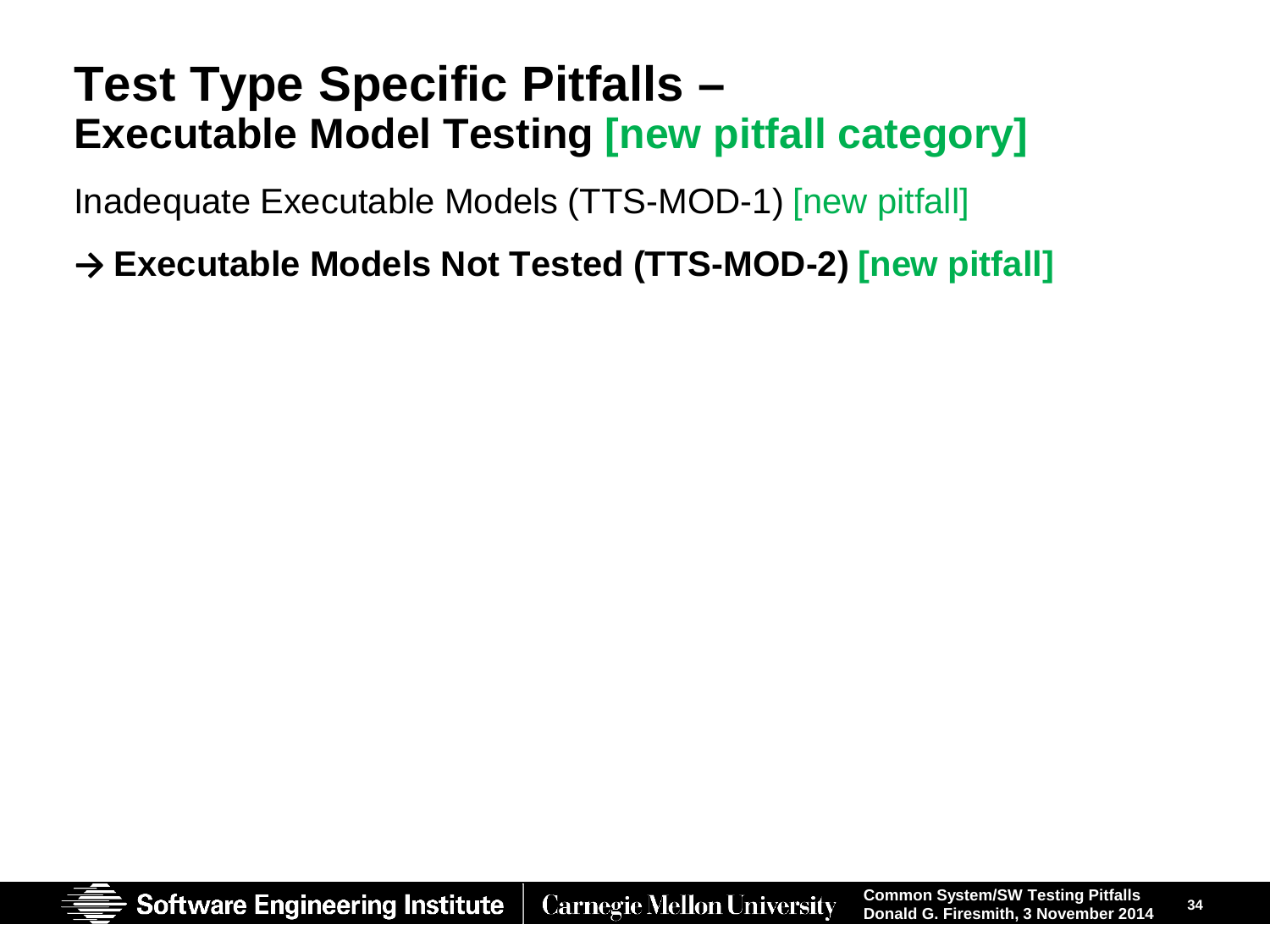### **Test Type Specific Pitfalls – Unit Testing**

Testing Does Not Drive Design and Implementation (TTS-UNT-1)

#### **→ Conflict of Interest (TTS-UNT-2)**

Brittle Test Cases (TTS-UNT-3) [new pitfall]

No Unit Testing (TTS-UNT-4) [new pitfall]

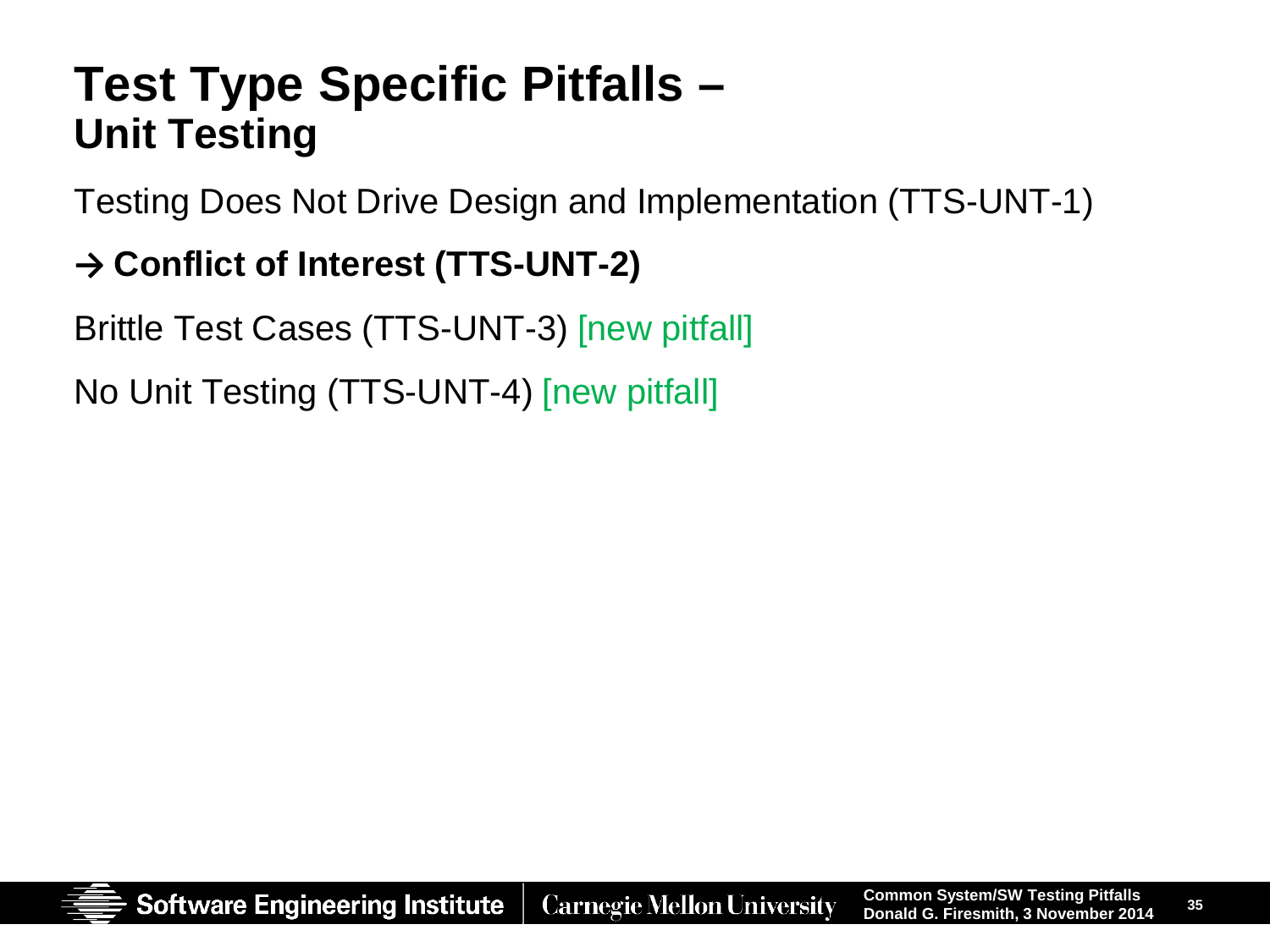## **Test Type Specific Pitfalls – Integration Testing**

Integration Decreases Testability Ignored (TTS-INT-1)

Inadequate Self-Testing (TTP-INT-2)

Unavailable Components (TTS-INT-3)

#### **→ System Testing as Integration Testing (TTS-INT-4)**

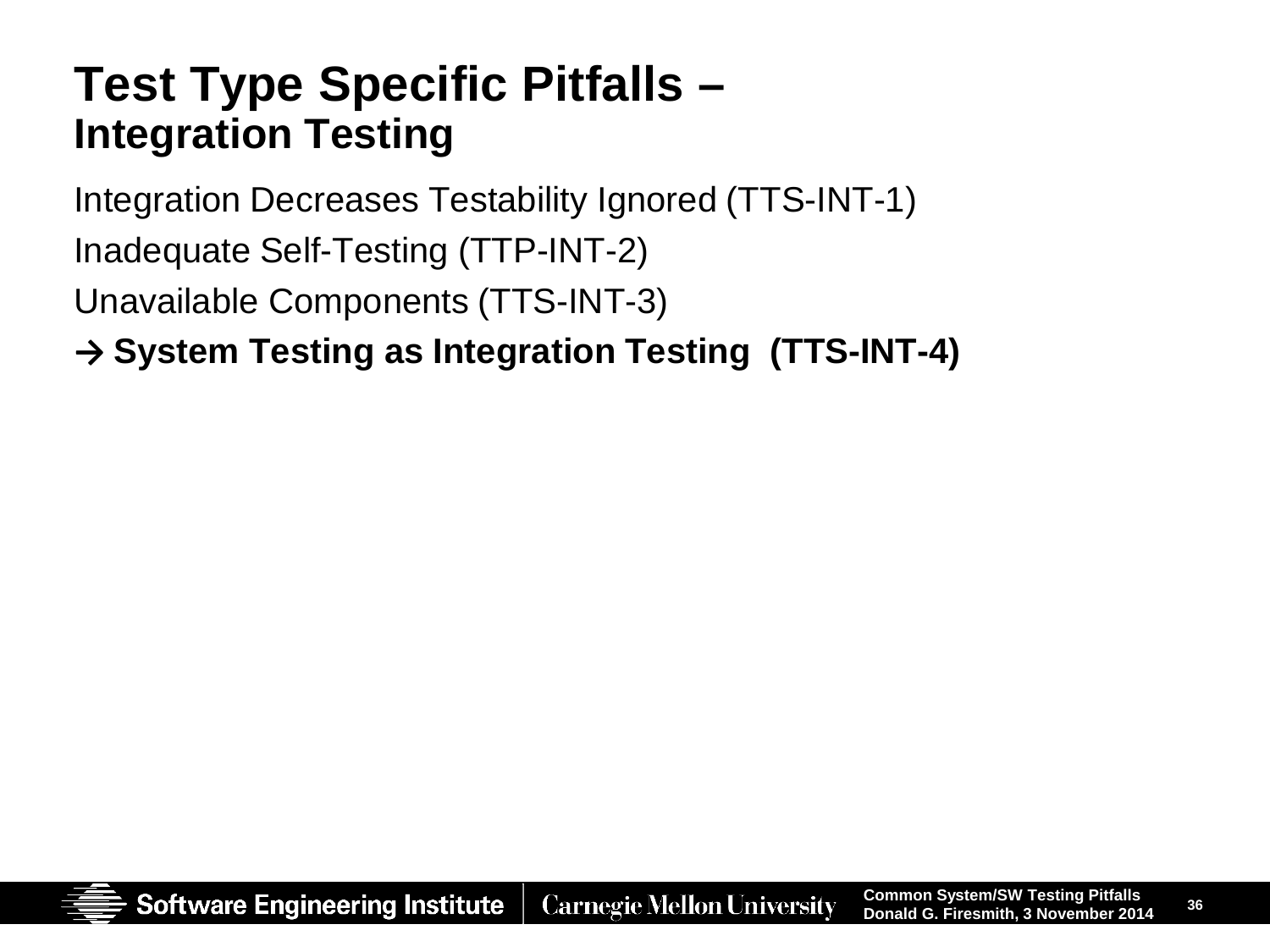### **Test Type Specific Pitfalls – Specialty Engineering Testing**

Inadequate Capacity Testing (TTS-SPC-1) Inadequate Concurrency Testing (TTS-SPC-2)

#### **→ Inadequate Configurability Testing (TTS-SPC-3) [new pitfall]**

Inadequate Internationalization Testing (TTS-SPC-4)

Inadequate Interface Standards Compliance Testing (TTS-SPC-5) [new pitfall] Inadequate Interoperability Testing (TTS-SPC-6)

- Inadequate Performance Testing (TTS-SPC-7)
- Inadequate Reliability Testing (TTS-SPC-8)
- Inadequate Robustness Testing (TTS-SPC-9)
- Inadequate Safety Testing (TTS-SPC-10)
- Inadequate Security Testing (TTS-SPC-11)
- Inadequate Usability Testing (TTS-SPC-12)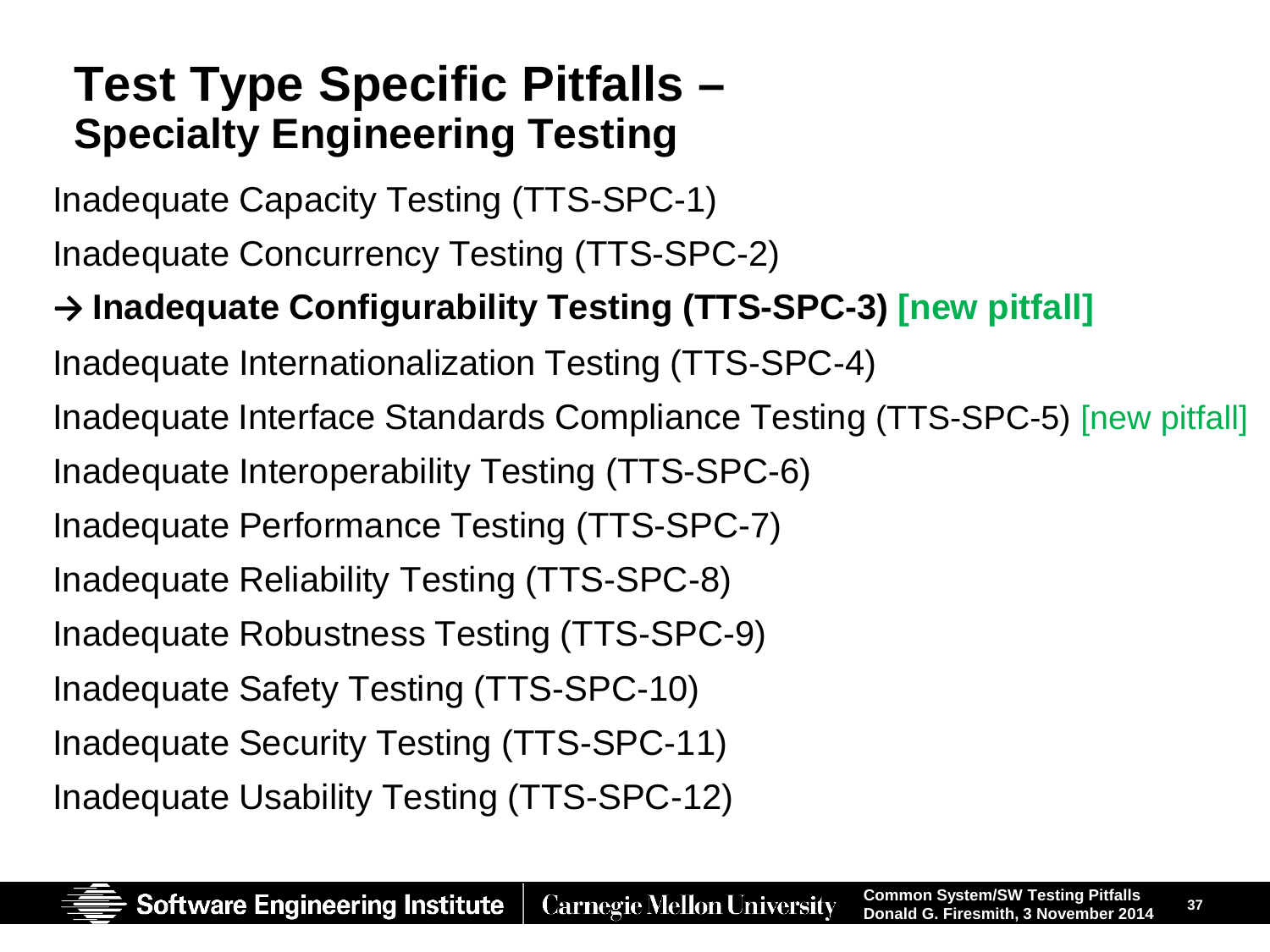## **Test Type Specific Pitfalls – System Testing**

Test Hooks Remain (TTS-SYS-1)

Lack of Test Hooks (TTS-SYS-2)

#### **→ Inadequate End-to-End Testing (TTS-SYS-3)**

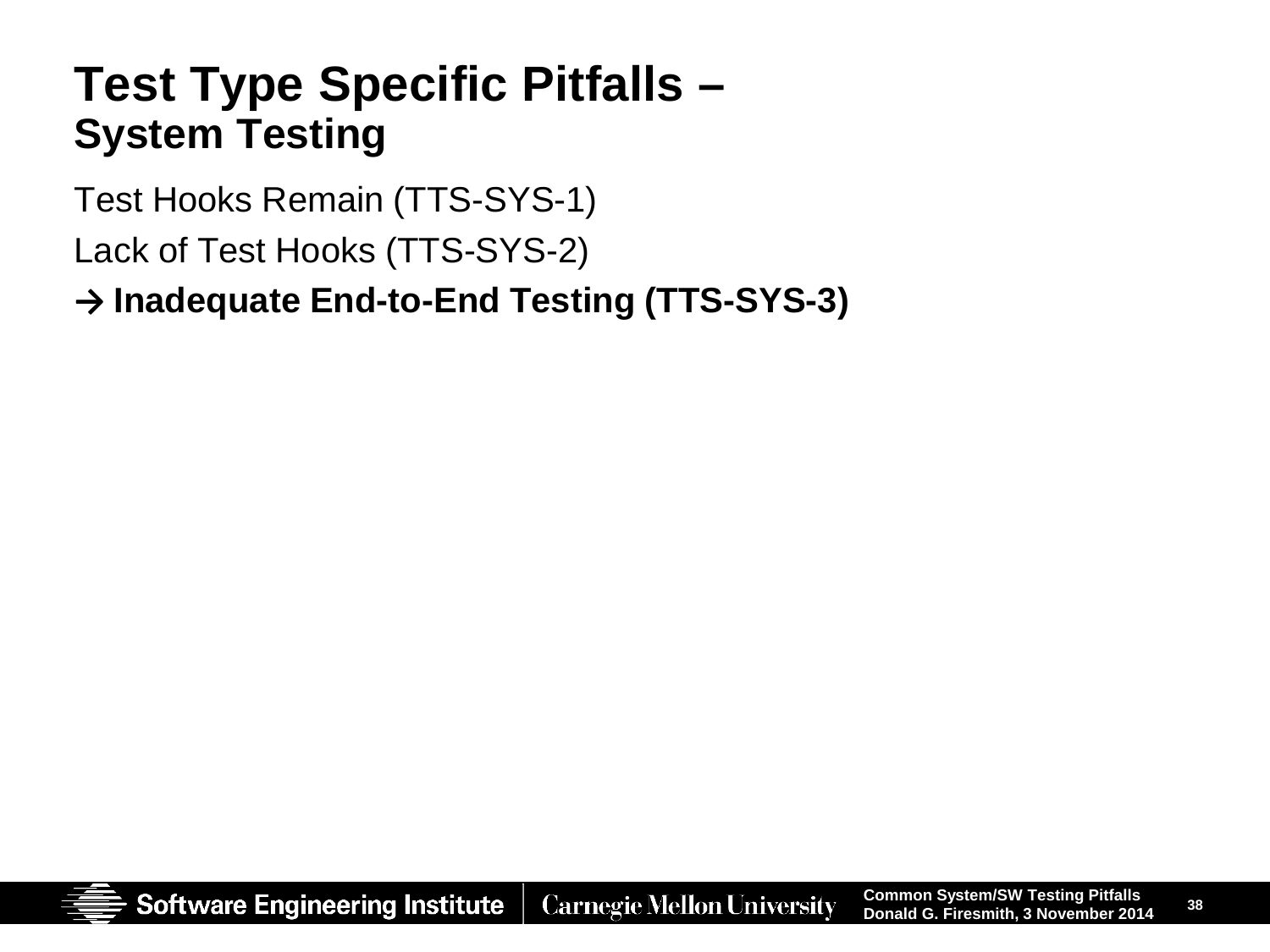### **Test Type Specific Pitfalls – User Testing [new pitfall category]**

Inadequate User Involvement (TTS-UT-1) [new pitfall]

Unprepared User Representatives (TTS-UT-2) [new pitfall]

User Testing Merely Repeats System Testing (TTS-UT-3) [new pitfall]

User Testing is Mistaken for Acceptance Testing (TTS-UT-4) [new pitfall]

**→ Assume Knowledgeable and Careful User (TTS-UT-5) [new pitfall]**

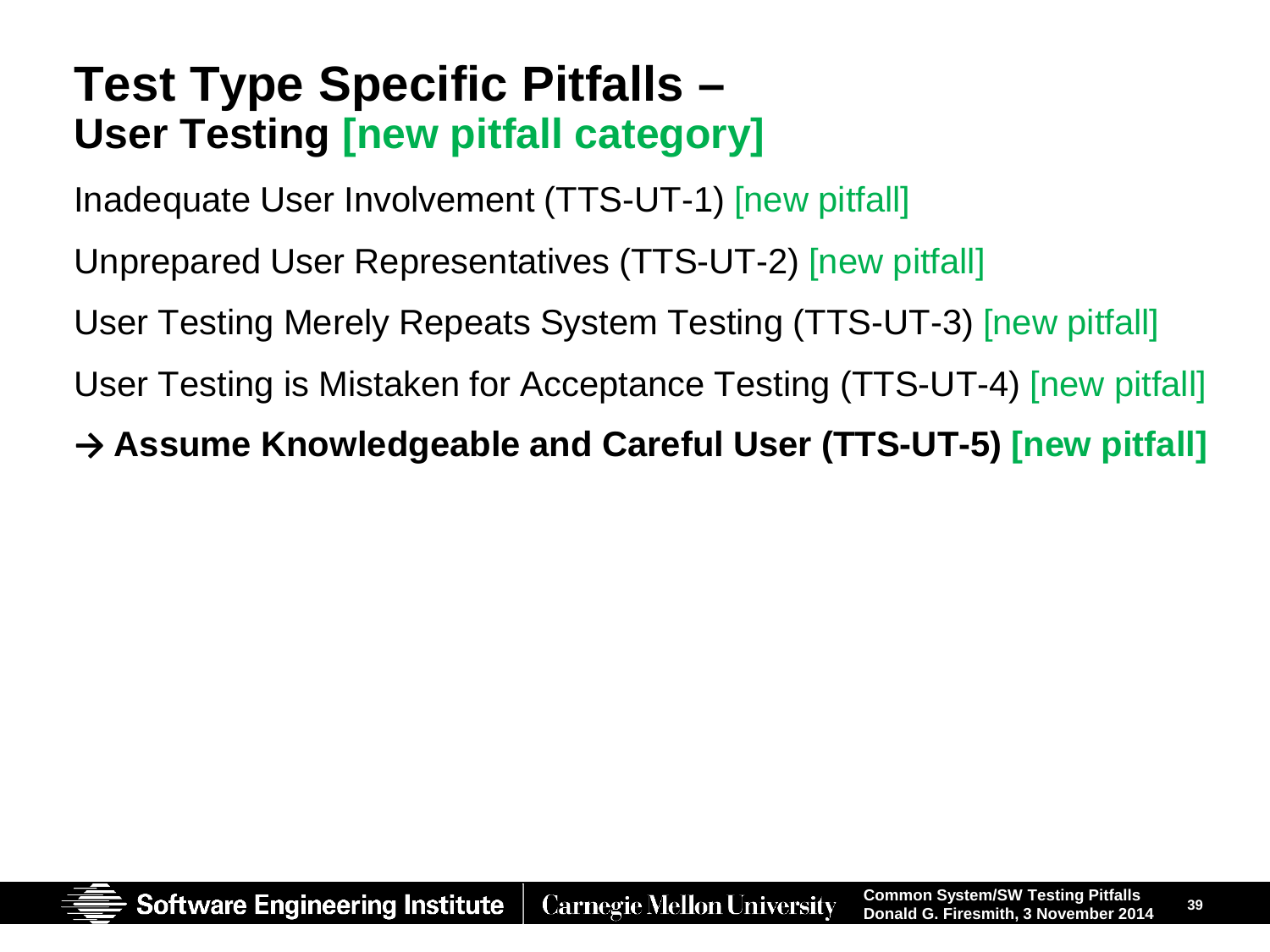### **Test Type Specific Pitfalls – A/B Testing [new pitfall category]**

Poor Key Performance Indicators (TTS-ABT-1) [new pitfall]

Misuse of Probability and Statistics (TTS-ABT-2) [new pitfall]

#### **→ Confusing Statistical Significance with Business Significance (TTS-ABT-3) [new pitfall]**

Source(s) of Error Not Controlled (TTS-ABT-4) [new pitfall]

System Variant(s) Changed During Test (TTS-ABT-5) [new pitfall]

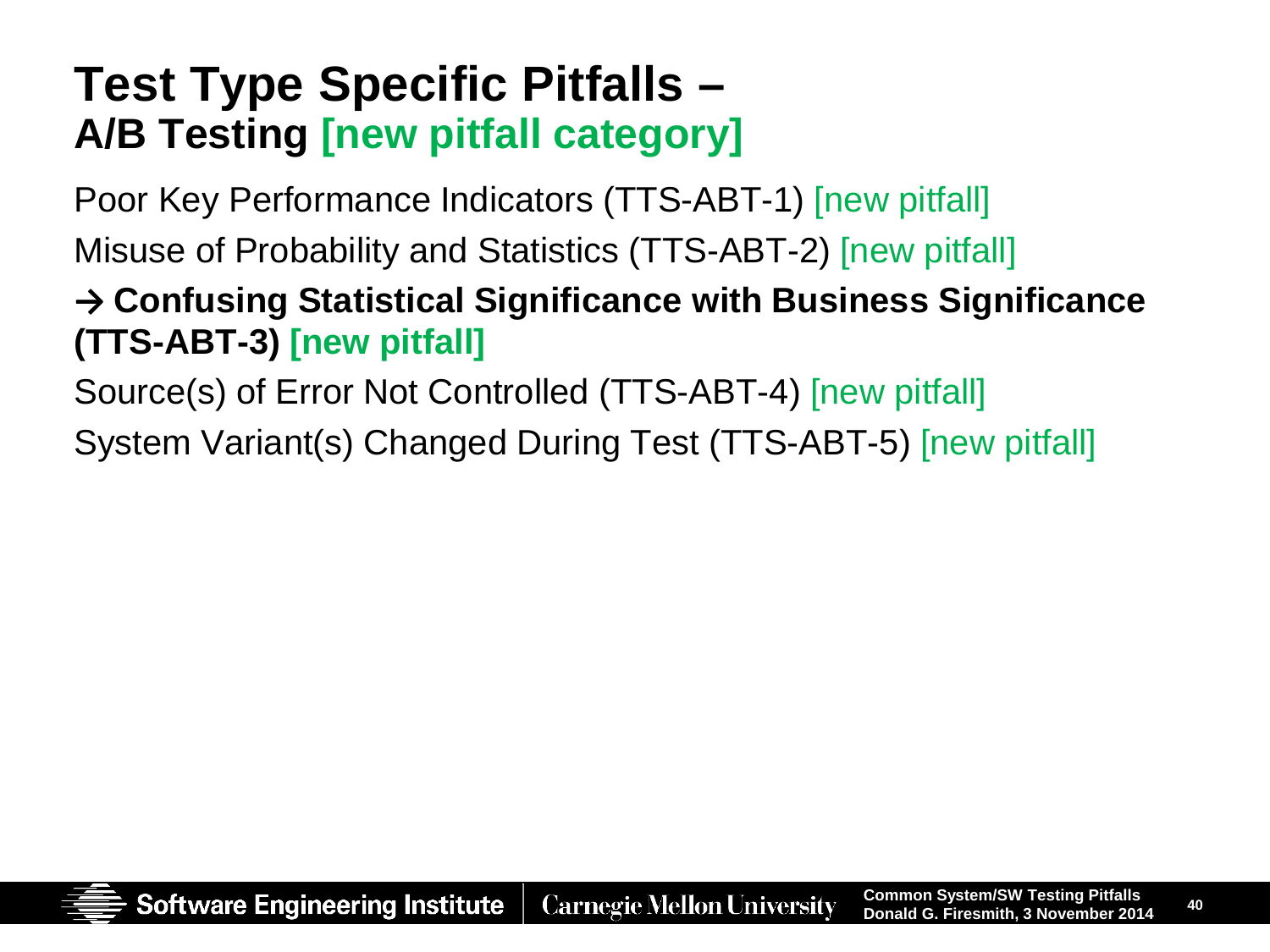### **Test Type Specific Pitfalls – Acceptance Testing [new pitfall category]**

**→ No Clear System Acceptance Criteria (TTS-AT-1) [new pitfall]**

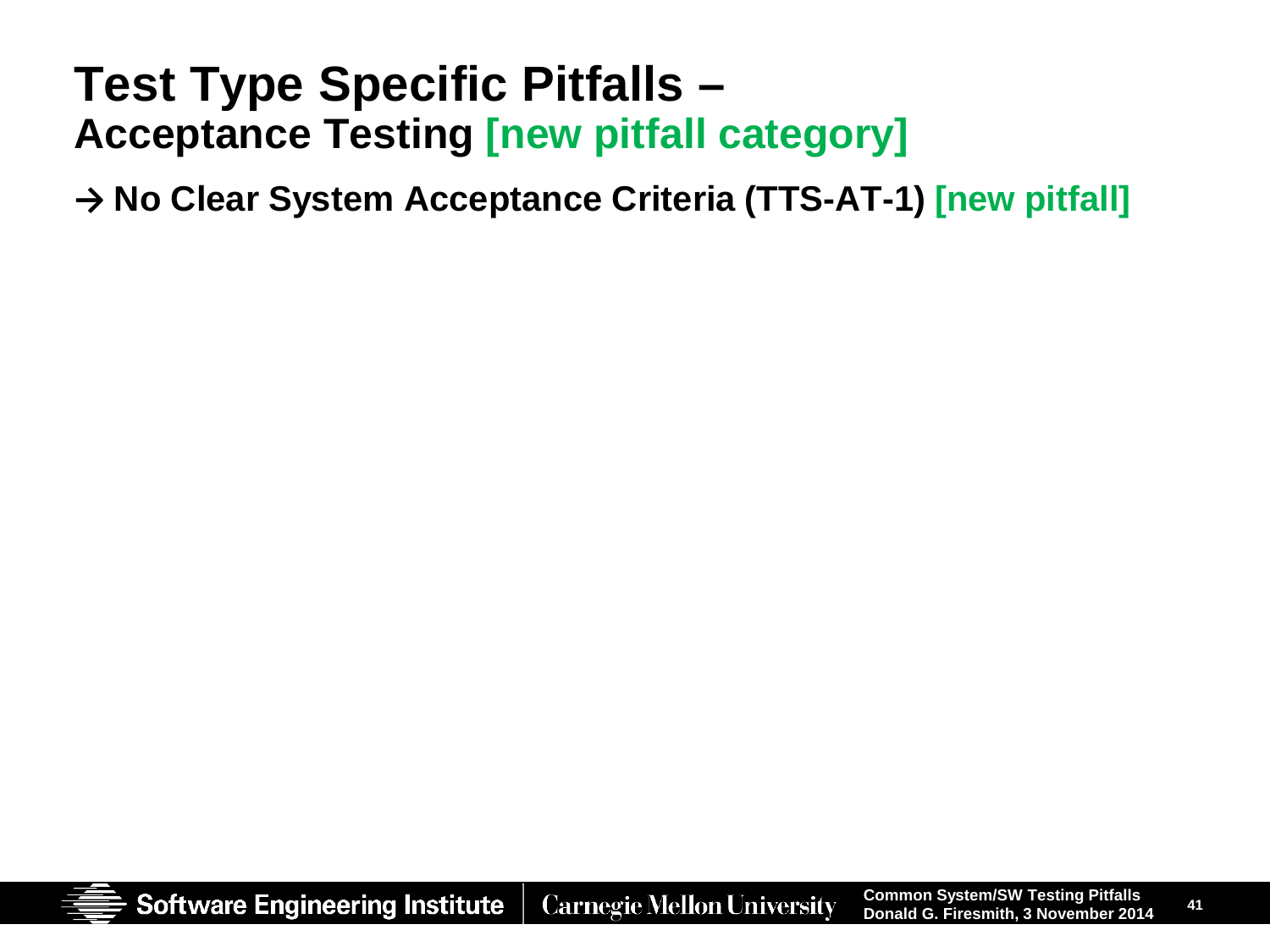### **Test Type Specific Pitfalls – System of System (SoS) Testing**

Inadequate SoS Test Planning (TTS-SoS-1) Unclear SoS Testing Responsibilities (TTS-SoS-2) Inadequate Resources for SoS Testing (TTS-SoS-3) SoS Testing not Properly Scheduled (TTS-SoS-4) Inadequate SoS Requirements (TTS-SoS-5)

**→ Inadequate Support from Individual System Projects (TTS-SoS-6)** Inadequate Defect Tracking Across Projects (TTS-SoS-7) Finger-Pointing (TTS-SoS-8)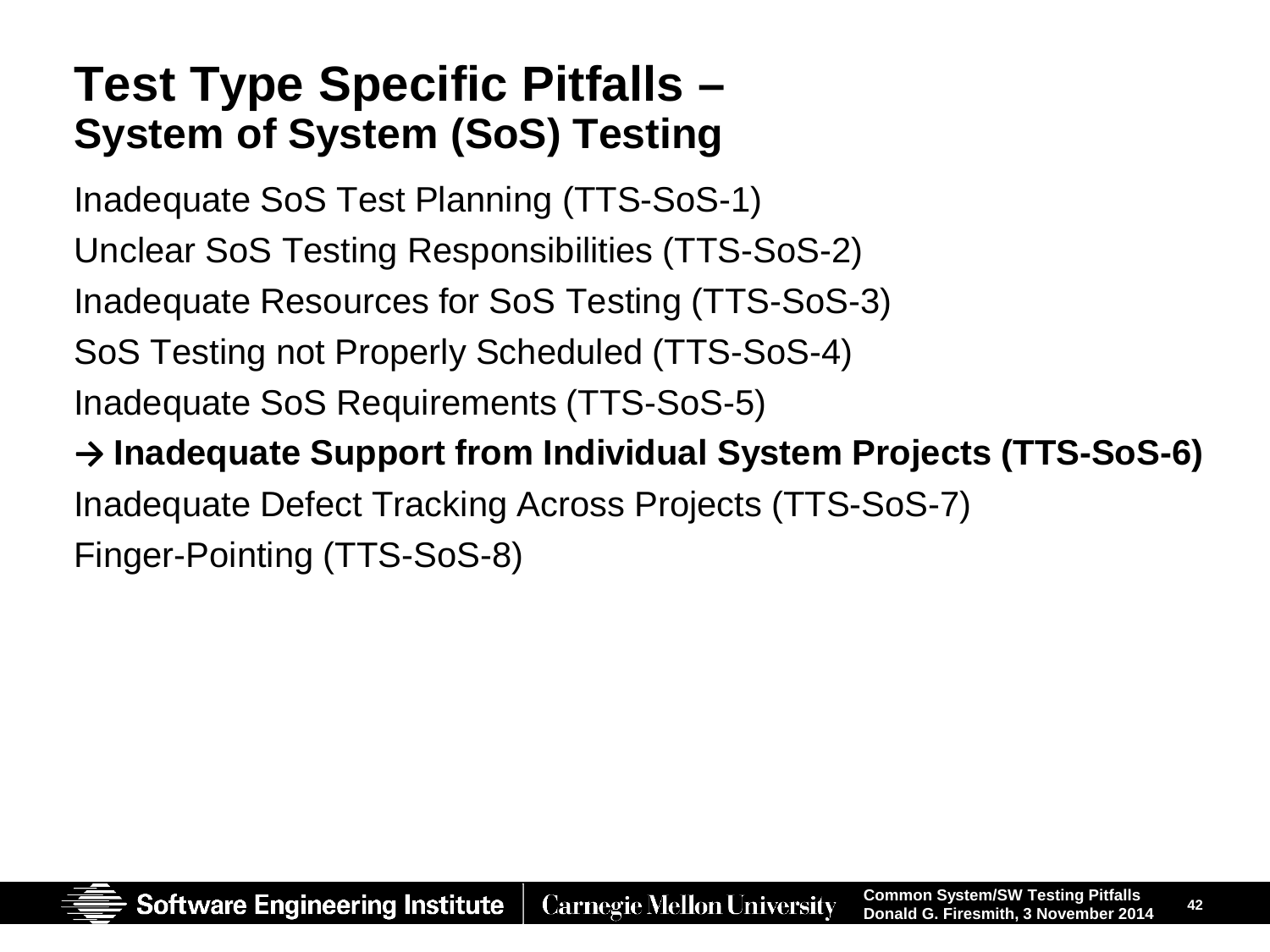### **General Pitfalls – Regression Testing**

Inadequate Regression Test Automation (GEN-REG-1)

Regression Testing Not Performed (GEN-REG-2)

Inadequate Scope of Regression Testing (GEN-REG-3)

Only Low-Level Regression Tests (GEN-REG-4)

Only Functional Regression Testing (GEN-REG-5)

Inadequate Retesting of Reused Software (TTS-REG-6) [new pitfall]

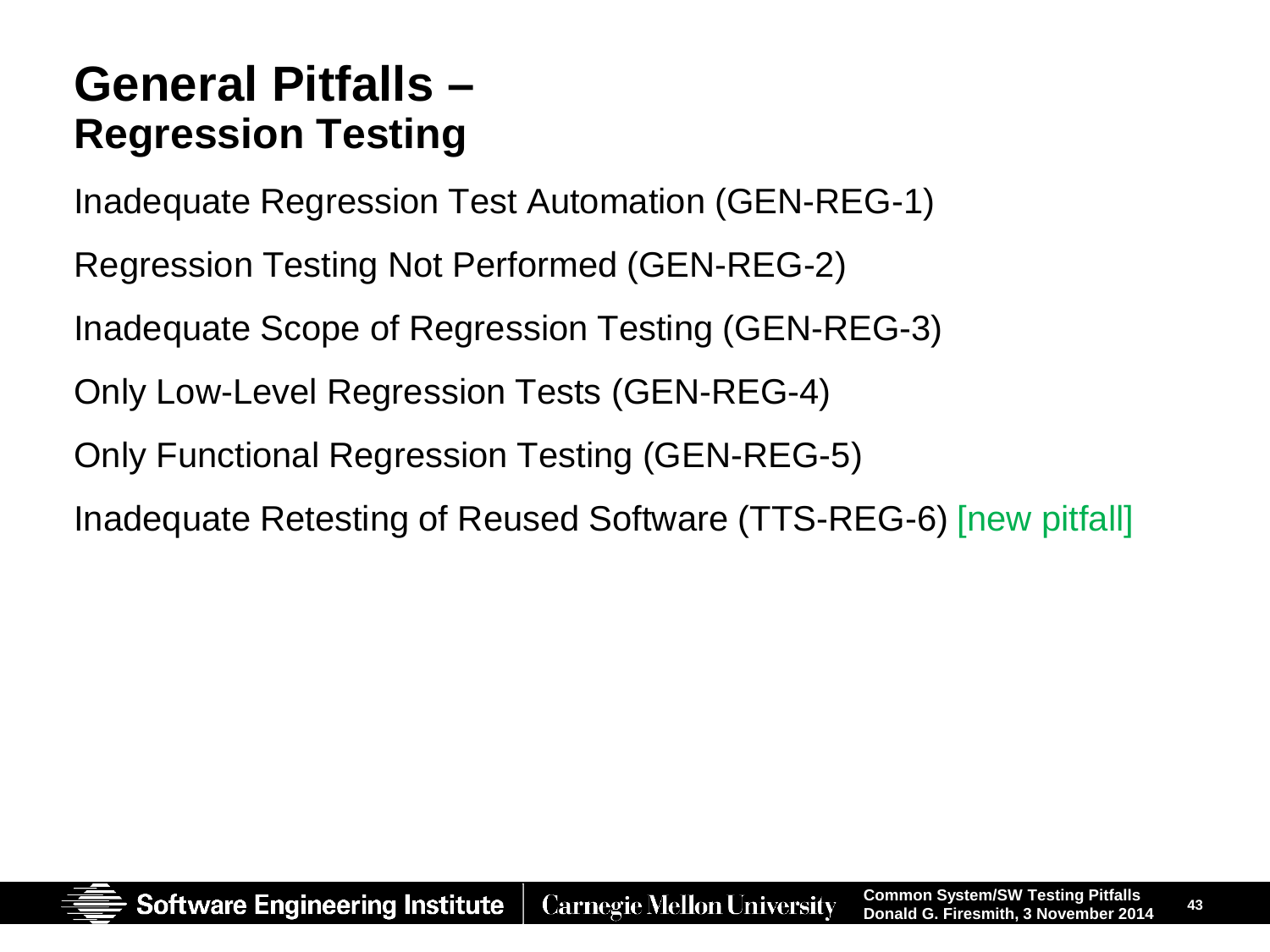# **Remaining Limitation and Questions**

#### Current Taxonomy is Experience Based:

- Based on experience testing and assessing testing programs (author, SEI ITAs, technical reviewers)
- Not the result of documentation study or formal academic research

#### Remaining Questions:

- Which pitfalls occur most often? With what frequency?
- Which pitfalls cause the most harm?
- Which pitfalls have the highest risk (expected harm = harm frequency x harm)?
- What factors (e.g., system/software size and complexity, application domain, process) influence frequency, harm, and risk?

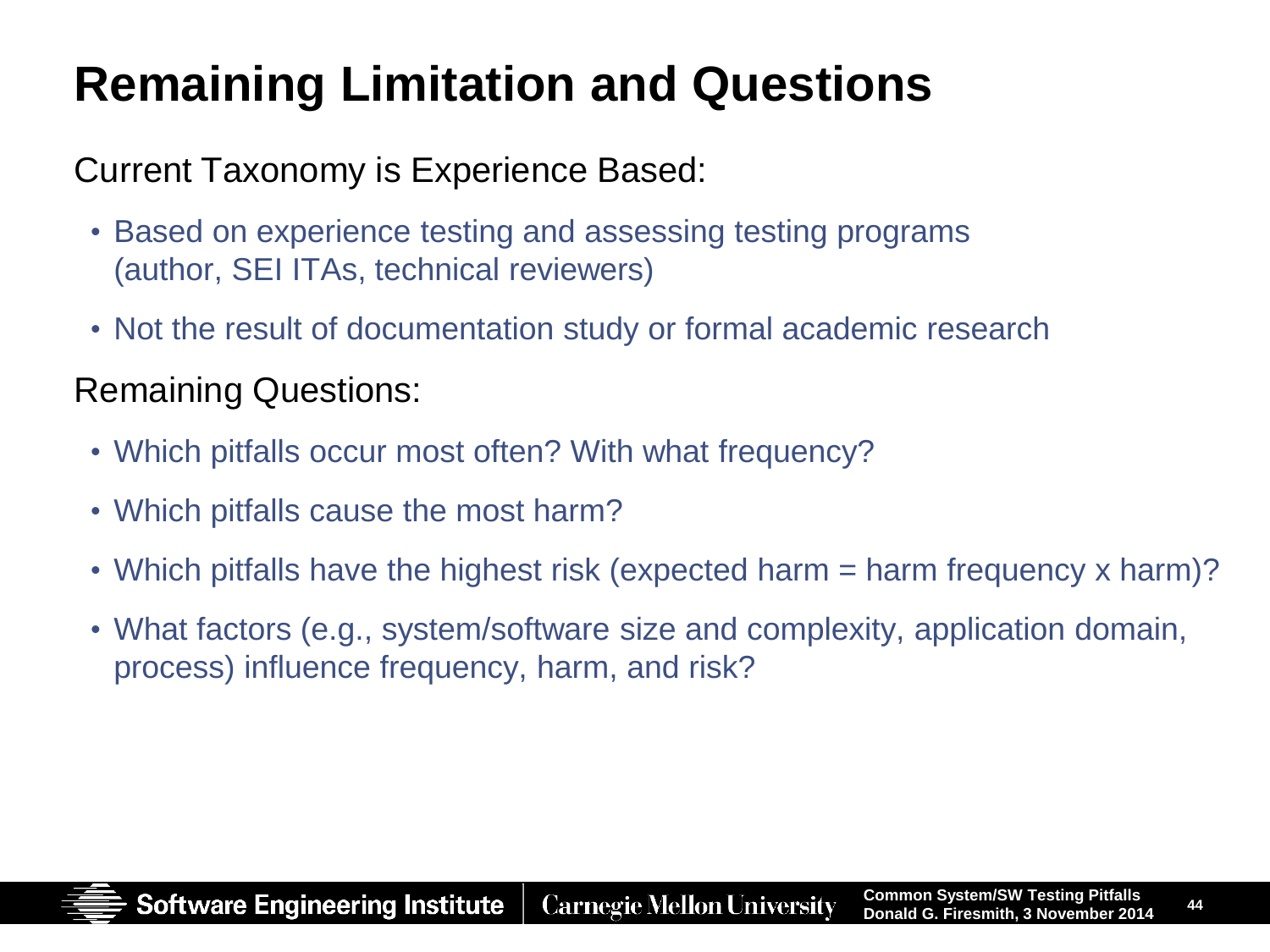# **Future Work**

#### Second Edition of Book

Extensive Technical Review:

- New testing pitfall categories
- New and modified testing pitfalls

#### Proper Industry Survey:

- How likely are the different testing pitfalls? What are the 10 most common?
- What pitfalls have the worst consequences? What are the 10 worst pitfalls?
- What pitfalls have the highest risk? What are the 10 highest risk pitfalls?
- Do the answers to these questions vary by:
	- System (size, complexity, criticality, application domain, software only vs. HW/SW/people/documentation/facilities/procedures…, system vs. SoS vs. PL)?
	- Project (type, formality, lifecycle scope, schedule, funding, commercial vs. government/military,…)
	- Organization (number, size, type, governance, management/engineering culture,…)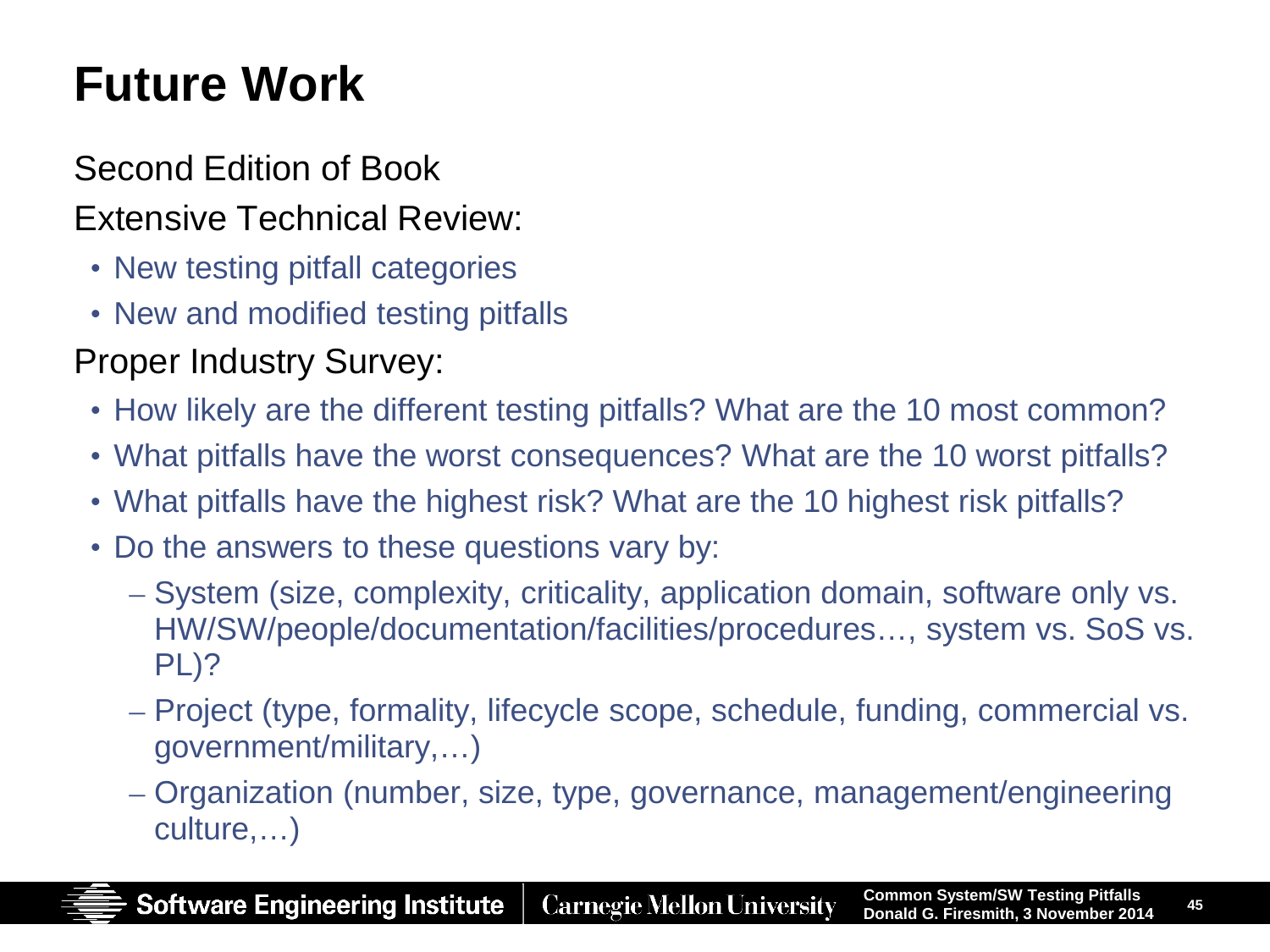# **Save 35%\*** at informit.com

# Common **System and Software Testing Pitfalls** How to Prevent and Mitigate Them

Descriptions, Symptoms, Consequences, Causes, and Recommendations

> Donald G. Firesmith **Foreword by Capers Jones**

# Discount code: **FIRESMITH550**

- informit.com search on Firesmith
- Available as book & eBook
- FREE shipping in the U.S.

\*Offer expires Dec 31, 2014

[http://sites.google.com/a/firesmith.net/donald](http://sites.google.com/a/firesmith.net/donald-firesmith/home/common-testing-pitfalls)firesmith/home/common-testing-pitfalls



Addison Wesley